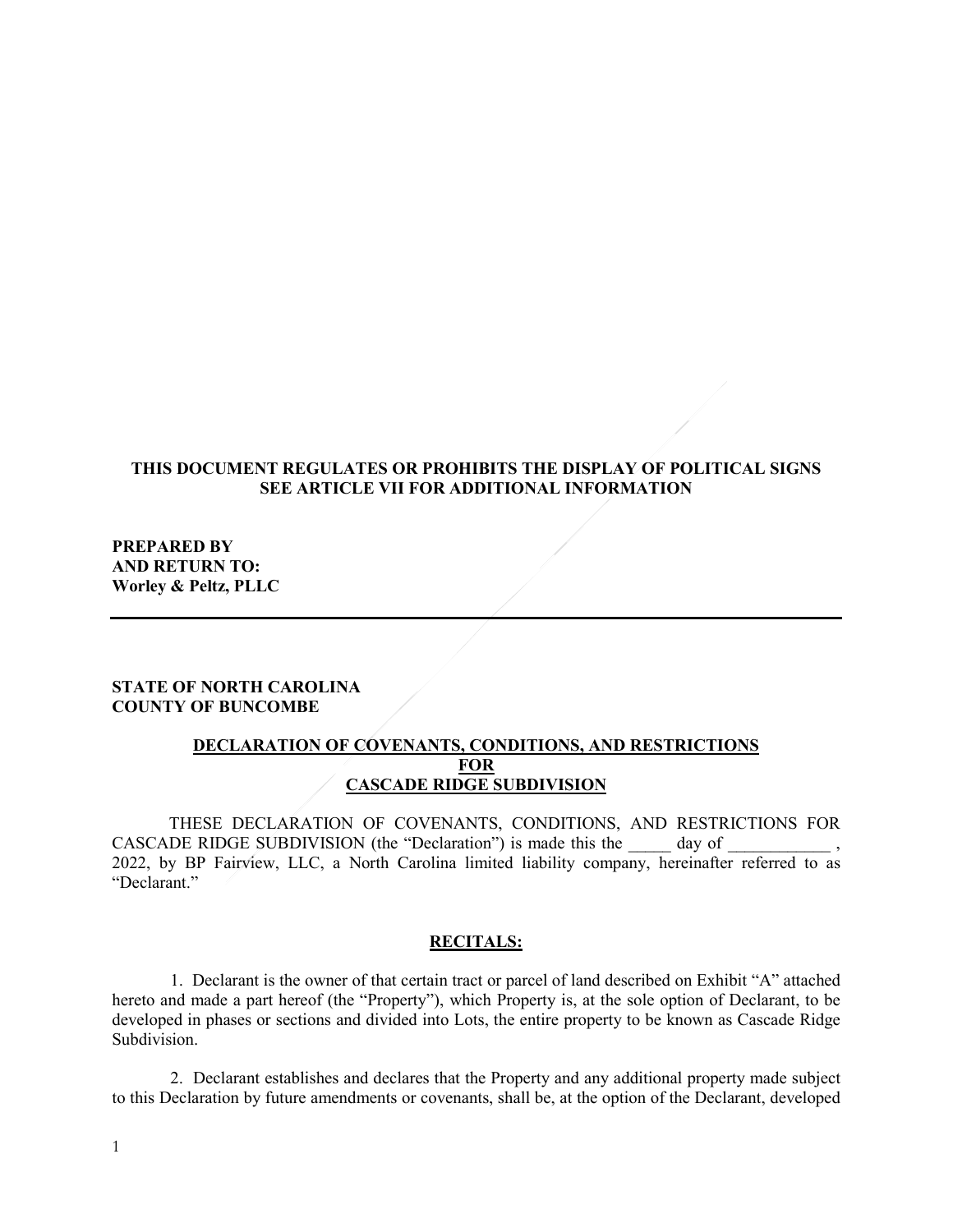for the maintenance of and protection of the value of Cascade Ridge Subdivision. Declarant contemplates and reserves the right to submit additional phases of property adjacent or near the property to this Declaration, which shall be in the same scheme of development as other property within Cascade Ridge Subdivision. The covenants, conditions and restrictions contained herein are intended to provide for the orderly development of Cascade Ridge Subdivision as a residential community which is aesthetically pleasing and functionally convenient, a community which will attract residents seeking privacy and harmony with their neighbors; such restrictions are thus designed to protect the investment of the residents within Cascade Ridge Subdivision.

3. Declarant desires, pursuant to the restrictions herein contained, to subject the Property together with any additions thereto, to the covenants, conditions and restrictions as hereinafter set forth.

4. This Declaration is made pursuant to the provisions of the North Carolina Planned Community Act set forth in Chapter 47F of the General Statutes of North Carolina.

#### **RESTRICTIVE AGREEMENT:**

NOW, THEREFORE, Declarant hereby declares that all of the Property shall be held, sold and conveyed subject to the following easements, restrictions, covenants and conditions, which are for the purpose of protecting the value and desirability of Cascade Ridge Subdivision and which shall run with the real property described herein and in any supplements or amendments hereto and be binding on all parties having any right, title or interest in the described properties or any part thereof, their heirs, successors and assigns, and shall inure to the benefit of each owner thereof.

#### **ARTICLE I DEFINITIONS**

SECTION 1. "ADDITIONAL PROPERTY" shall mean and refer to any real property which may be added to the Property pursuant to Article XI hereof.

SECTION 2. "ASSOCIATION" shall mean and refer to Cascade Ridge Subdivision Homeowners' Association, Inc., a nonprofit corporation organized pursuant to North Carolina General Statutes Chapter 55A, commonly known as the North Carolina Nonprofit Corporation Act, its successors and assigns. As of the recording date of this Declaration, "Association" shall mean and refer to the Association which is provided for herein. Declarant may, at its option, subject additional portions of the Property to this Declaration, in furtherance of the scheme of development set forth herein. Owners of Lots in Cascade Ridge Subdivision as described herein shall become members of the Association.

SECTION 3. "BYLAWS" shall mean and refer to the Bylaws of the Association as the same may now or hereafter exist. The current Bylaws are attached hereto as Exhibit "B."

SECTION 4. "COMMON ELEMENTS" shall mean all real property now owned or hereafter acquired by the Association for the common use and enjoyment of Owners and/or shown on a Plat describing portions of the Property, together with any area in which the Association has an easement or right and an obligation of maintenance thereof, including but not limited to roadways and stormwater easement areas as shown on a Plat or equipment related to stormwater management within the Property that are shown on a Plat.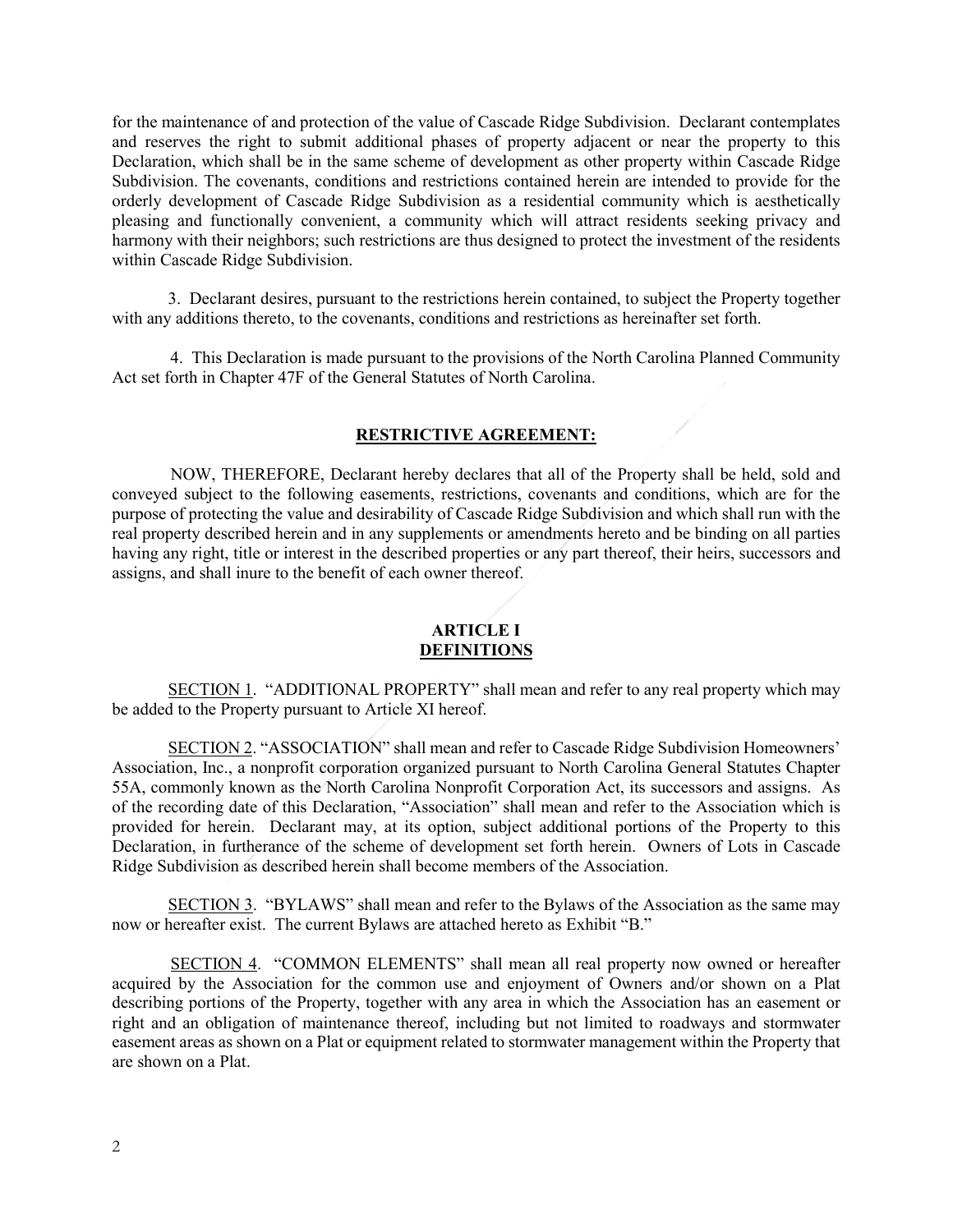SECTION 5. "COMMON EXPENSES" shall mean and include: (a) all sums lawfully assessed against the Lot Owners by the Association; (b) expenses of administration, operation, maintenance, repair and replacement of the Common Elements and facilities and any reserve funds allocated for the same; (c) expenses agreed upon as Common Expenses by the Association; and (d) hazard and liability insurance premiums as required.

SECTION 6. "COMPLETED RESIDENTIAL STRUCTURE" shall mean and refer to a home or other residential Dwelling unit constructed within the Property, for which a certificate of occupancy has been issued by Buncombe County or other applicable municipal authority for the residential structure.

SECTION 7. "DECLARANT" shall mean and refer to BP Fairview, LLC, a North Carolina limited liability company and its successors and assigns. The rights and obligations of the Declarant as described herein may be conveyed and transferred by Declarant by instrument recorded in the Office of the Register of Deeds for Buncombe County.

SECTION 8. "DECLARANT CONTROL PERIOD" shall mean the time period commencing on the date of recordation of this Declaration in the Office of the Register of Deeds for Buncombe County and terminating on the earliest of:

i. The date on which Declarant no longer owns any of the Property; or

ii. The date Declarant shall terminate the Declarant Control Period.

SECTION 9. "DWELLING" shall mean and refer to a building situated upon a Lot and intended for use and occupancy as a residence.

SECTION 10. "GUIDELINES" shall mean and refer to any architectural and landscaping guidelines and requirements promulgated by the Design Review Committee and/or the Declarant.

SECTION 11. "LOT" shall mean and refer to any numbered plot of land shown on the Plat, with the exception of the Common Elements.

SECTION 12. "MEMBER" shall mean and refer to any person or entity who holds membership with voting rights in the Association, which membership shall be derived from ownership of any Lot within Cascade Ridge Subdivision.

SECTION 13. "OWNER" shall mean and refer to the record owner, whether one or more persons or entities, of a fee simple title to any Lot which is a part of this or subsequent sections within Cascade Ridge Subdivision but excluding those persons or entities having such interests merely as security for the performance of an obligation.

SECTION 14. "PLAT" shall mean and refer to any plat of the Property or any part thereof which has been recorded in the Office of the Register of Deeds for Buncombe County.

SECTION 15. The "PROPERTY" shall mean and refer to that certain real property shown and described on Exhibit "A" as attached hereto, subject to expansion and addition pursuant to Article XI, Section 3 hereof.

SECTION 16. "THE ACT" shall mean and refer to the North Carolina Planned Community Act set forth in Chapter 47F of the General Statutes of North Carolina, as it may be amended.

SECTION 17. "TRANSFERRING OWNER" shall mean and refer to any Owner, including Declarant, that transfers title to any Lot for consideration.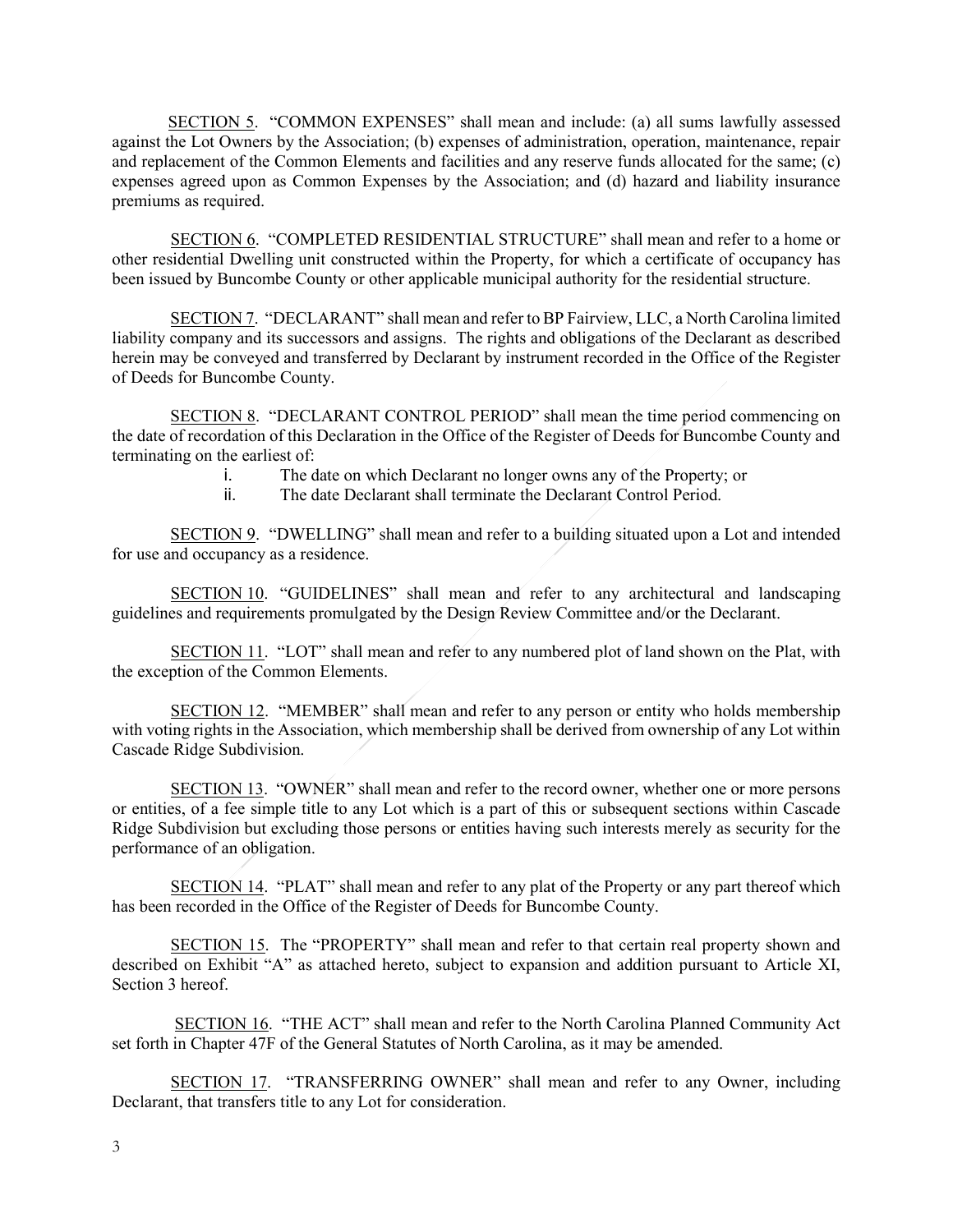#### **ARTICLE II**

#### **COMMON ELEMENTS OWNERSHIP AND MAINTENANCE**

 SECTION 1. OWNER'S EASEMENTS OF ENJOYMENT. Every Owner shall have the right of ingress to and egress from the Common Elements, together with the right of enjoyment in and to the Common Elements, which rights shall be appurtenant to and shall pass with the title to every Lot.

 SECTION 2. DELEGATION OF USE. Any Owner may delegate his rights of enjoyment of the Common Elements to the members of his family, his tenants, contract purchasers who reside on the Lot, or to his guests. Any tenant, contract purchaser or guest to whom such rights of enjoyment have been delegated shall have the same rights and responsibilities as any other Owner in Cascade Ridge Subdivision. A Lot Owner who has delegated rights in the Common Elements to his tenant shall not, in addition to his tenant, have rights in the Common Elements.

SECTION 3. RIGHT TO USE ROADWAYS. Each Lot shall be conveyed to its Owner with a perpetual, non-exclusive right to use any roadway and private driveway easement which may be constructed by the Declarant as part of the Common Elements, which shall also be deemed to include perpetual, nonexclusive right to use any roadway and private driveway easement in subsequent phases of Cascade Ridge Subdivision as shown on subsequent Plats and Supplemental Declarations.

 SECTION 4. RULES AND REGULATIONS. The Executive Board of the Association shall have the power to formulate, publish and enforce reasonable Rules and Regulations concerning the use and enjoyment of the Common Elements. Such Rules and Regulations, along with all policy resolutions and policy actions taken by the Board, shall be recorded in its minutes, which shall be maintained at the office of the person or entity managing the Common Elements on behalf of the Association and available to the Members for inspection during normal business hours, or at the designated office of the Association, if there is no property manager.

 SECTION 5. DECLARANT'S CONVEYANCE OF TITLE TO COMMON ELEMENTS. At such times as it deems appropriate, but not later than at such time as one hundred percent (100%) of the Lots of all phases of Cascade Ridge Subdivision have been sold, Declarant shall convey fee simple title to the Common Elements to the Association, which conveyances may be by phases. The Association shall accept the conveyance of all such Common Elements pursuant to this Section.

 SECTION 6. MORTGAGING COMMON ELEMENTS. The Association shall have the power to borrow money for the purpose of improving the Common Elements, and pursuant thereto, to subject the Common Elements or any portion thereof that it owns to a Deed of Trust; provided, however, that the execution of such Deed of Trust shall require the same approval of the membership which is required for special assessments for capital improvements.

## **ARTICLE III THE ASSOCIATION: MEMBERSHIP AND VOTING RIGHTS**

SECTION 1. Every Owner in Cascade Ridge Subdivision which is subject to assessment shall be a Member of the Association. Membership shall be appurtenant to and may not be separated from ownership of any Lot which is subject to assessment.

Members shall be all Owners, including Declarant upon the termination of the Declarant Control Period as defined above, each of whom shall be entitled to one (1) vote for each Lot owned. When more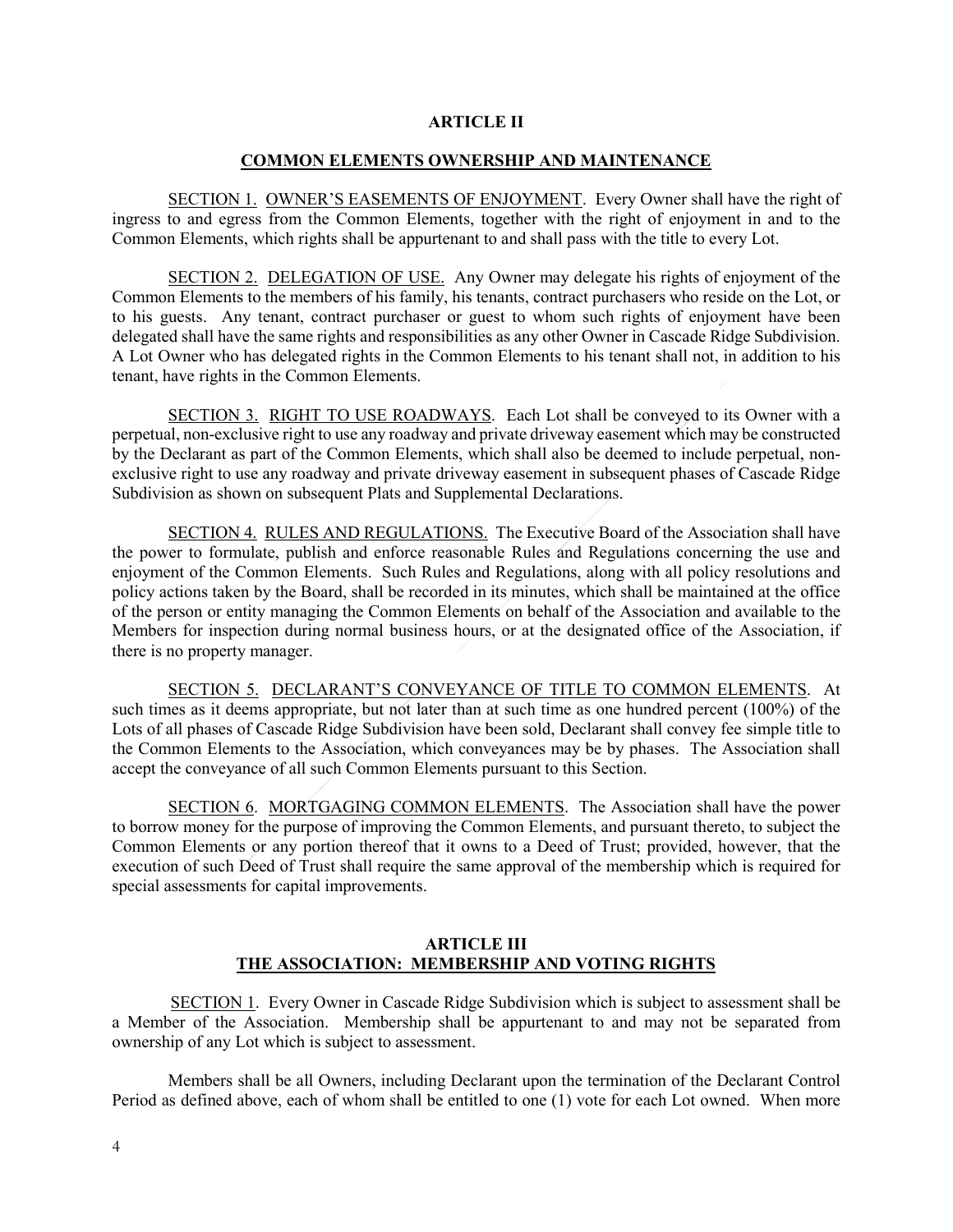than one person holds an interest in any Lot**,** all such persons shall be Members; the vote for such Lot shall be exercised as the Owners among themselves determine, but in no event shall more than one (1) vote be cast with respect to any Lot.

SECTION 2. ORGANIZATION OF THE ASSOCIATION. Cascade Ridge Subdivision Homeowners' Association, Inc. shall be organized pursuant to North Carolina law as a non-profit corporation.

SECTION 3. POWERS OF THE ASSOCIATION. Pursuant to Section 3-102 of the Act, the Association shall have all those powers enumerated in said Section. The Executive Board of the Association shall be organized and run pursuant to Section 3-103 of the Act (the "Board" or "Executive Board"). The Association shall adopt Bylaws in accordance with Section 3-106 of the Act. Meetings of the Association shall be held as provided for in Section 3-108 of the Act. Unless altered by a vote of the Association and amendment of the Bylaws, the necessary quorum at an Association shall be those minimum requirements set forth in Section 3-109 of the Act. Qualifications for voting and use of proxies shall be as provided for in Section 3-110 of the Act, except that Subsection 3-110(c) of the Act shall not be applicable to the Association.

Declarant shall act as the Executive Board of the Association during the Declarant Control Period, or, pursuant to Section 3-103(d) of the Act, during the Declarant Control Period, Declarant shall have the right to appoint and remove members of the Executive Board of the Association.

Notwithstanding the above, the affirmative vote of no less than two-thirds (2/3) of all votes entitled to be cast by the Association Members shall be required in order for the Association to (a) file a complaint with any governmental agency or body politic that has regulatory or judicial authority over the Property or any part thereof, if such complaint is on account of an act or omission of Declarant; or (b) assert a claim against or file suit against Declarant.

#### **ARTICLE IV THE BOARD**

SECTION 1. BOARD MEMBERS. Until the termination of the Declarant Control Period, the members of the Board shall be appointed by Declarant. The number of members of the Board shall be determined by the Bylaws. Upon the termination of the Declarant Control Period, the members of the Board shall be elected by the Association pursuant to the Bylaws. Declarant reserves the right to, in its sole discretion, relinquish its right to appoint the members of the Board prior to the termination of the Declarant Control Period, whereupon the members of the Board shall be elected by the Association pursuant to the Bylaws.

SECTION 2. LIMITATION ON LIABILITY. Neither Declarant, the Association, any Member, any officers, directors, or managers of the Association, nor any agents or employees of the aforementioned shall be personally liable for (a) debts incurred by the Association; (b) the tortious act of any other Member; or (c) any incidental or consequential damages for failure to inspect or repair any premises, improvements or portions thereof, regardless of whether such Member was acting on behalf of the Association. The Association shall, to the extent permitted by applicable law, indemnify, hold harmless and defend all members of the Board against all liability and damage, real or alleged, arising from or relating to the performance by the Board of its duties and obligations, except, however, from any such loss, cost, expense, damage liability, action or cause of action resulting from the gross negligence or willful misconduct of the person or persons to be indemnified.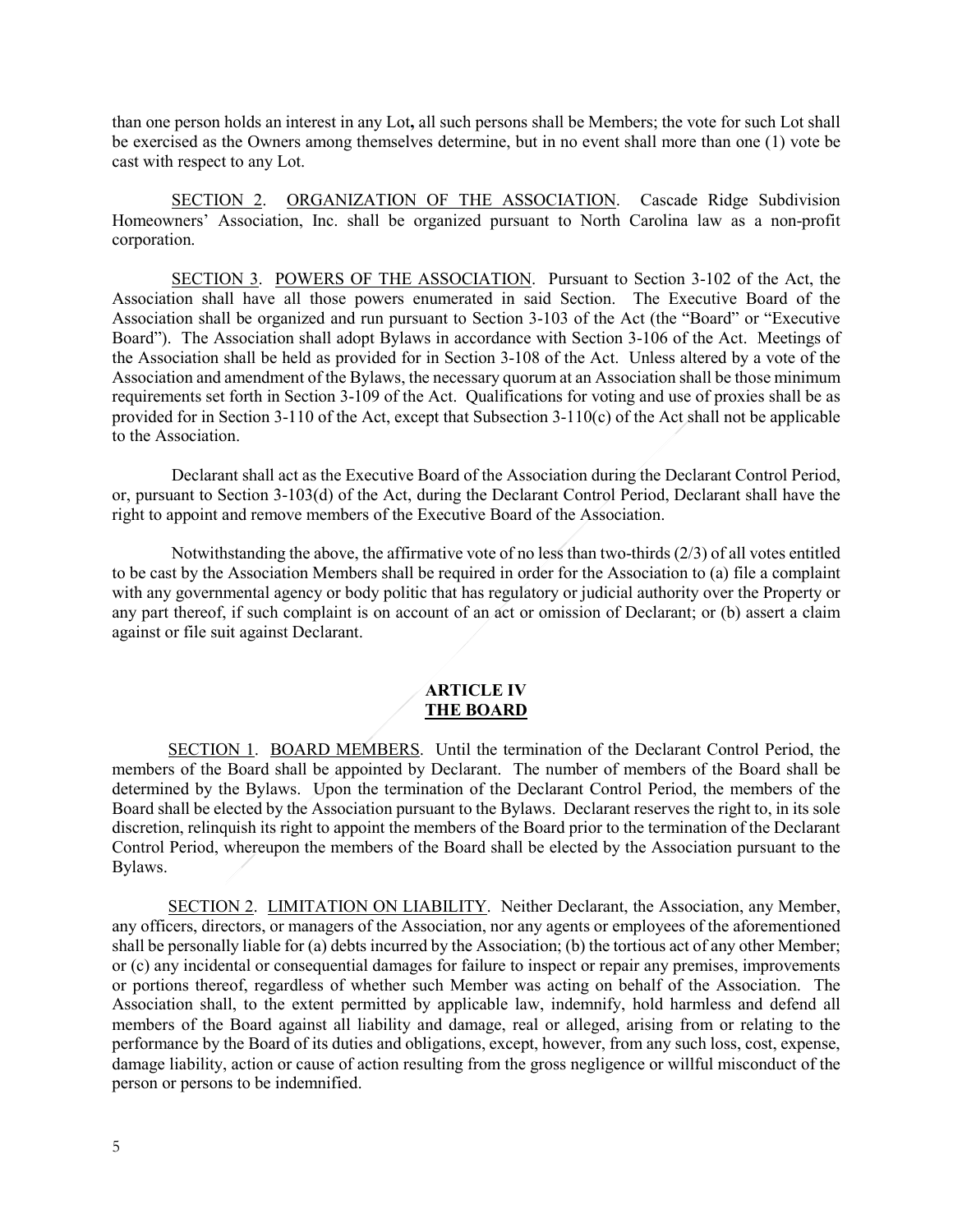## **ARTICLE V COVENANT FOR MAINTENANCE ASSESSMENTS**

SECTION 1. CREATION OF THE LIEN AND PERSONAL OBLIGATION OF ASSESSMENTS. The Declarant hereby covenants and each Owner of a Lot, by acceptance of a deed therefore, whether or not it shall be so expressed in such deed, is deemed to covenant and agree to pay to the Association annual and special assessments to be established and collected as hereinafter provided. The Association shall bear the responsibility of maintenance of all the Common Elements whether or not the same is owned by the Declarant or the Association from the time of the recording of this Declaration. Upon the conveyance of a Lot to an Owner other than the Declarant, such Owner shall assume the obligation of maintenance of the Lot(s) conveyed. Assessments, together with interest, costs and reasonable attorney fees, shall be a charge on the land and shall be a continuing lien upon the Lot against which each such assessment is made. Each such assessment, together with interest, costs and reasonable attorney fees, shall be the personal obligation of the person or entity who was the Owner of a Lot at the time when the assessment fell due. The personal obligation for delinquent assessments shall not pass to his successors in title unless expressly assumed by them.

SECTION 2. INITIAL ASSESSMENTS. At the closing for the conveyance of a Lot by Declarant to a third-party purchaser, such purchaser shall pay to the Association an amount equal to four (4) months of the annual assessment (as defined below).

SECTION 3. PURPOSE OF ASSESSMENTS. The assessments levied by the Association shall be used to maintain Common Elements, including, but not limited to, the cost of repairs, replacements and additions, the cost of labor, equipment, materials, management and supervision, procurement and maintenance of insurance related to the Common Elements, their facilities and use in accordance with the Bylaws, the employment of attorneys to represent the Association when necessary, and such other needs as may arise. Any assessment charged and collected shall relate to the cost of maintenance of the Common Elements and those costs associated with such maintenance and shall include a reserve fund in reasonable amount in anticipation of such costs.

SECTION 4. PAYMENT OF ANNUAL ASSESSMENTS; DUE DATES. Each Owner of a Lot shall pay to the Association annual assessments levied by the Association ("the Annual Assessments") as follows:

A. The Annual Assessment provided for herein for any Lot shall become binding on the Owner upon the sale of a Lot from the Declarant to a third-party purchaser. Declarant shall have no obligation for any assessment of whatever during the Declarant Control Period.

B. Subject to paragraph A. above, the Annual Assessments for each Lot shall be collected quarterly and shall be due and payable on the first day of January, April, July, and October of each calendar year. Provided, however, that the Board, in its sole discretion and without the approval or consent of any Association Member or Owner, may provide that Annual Assessments be paid in installments other than quarterly (i.e., monthly, semi-annually). Upon such decision by the Board, such Annual Assessments will be paid in the manner prescribed by the Board.

#### SECTION 5. AMOUNT OF ANNUAL ASSESSMENTS.

A. The Board shall annually prepare a budget (the "Annual Budget") which shall depict the estimated costs of operating the Association for the coming calendar year.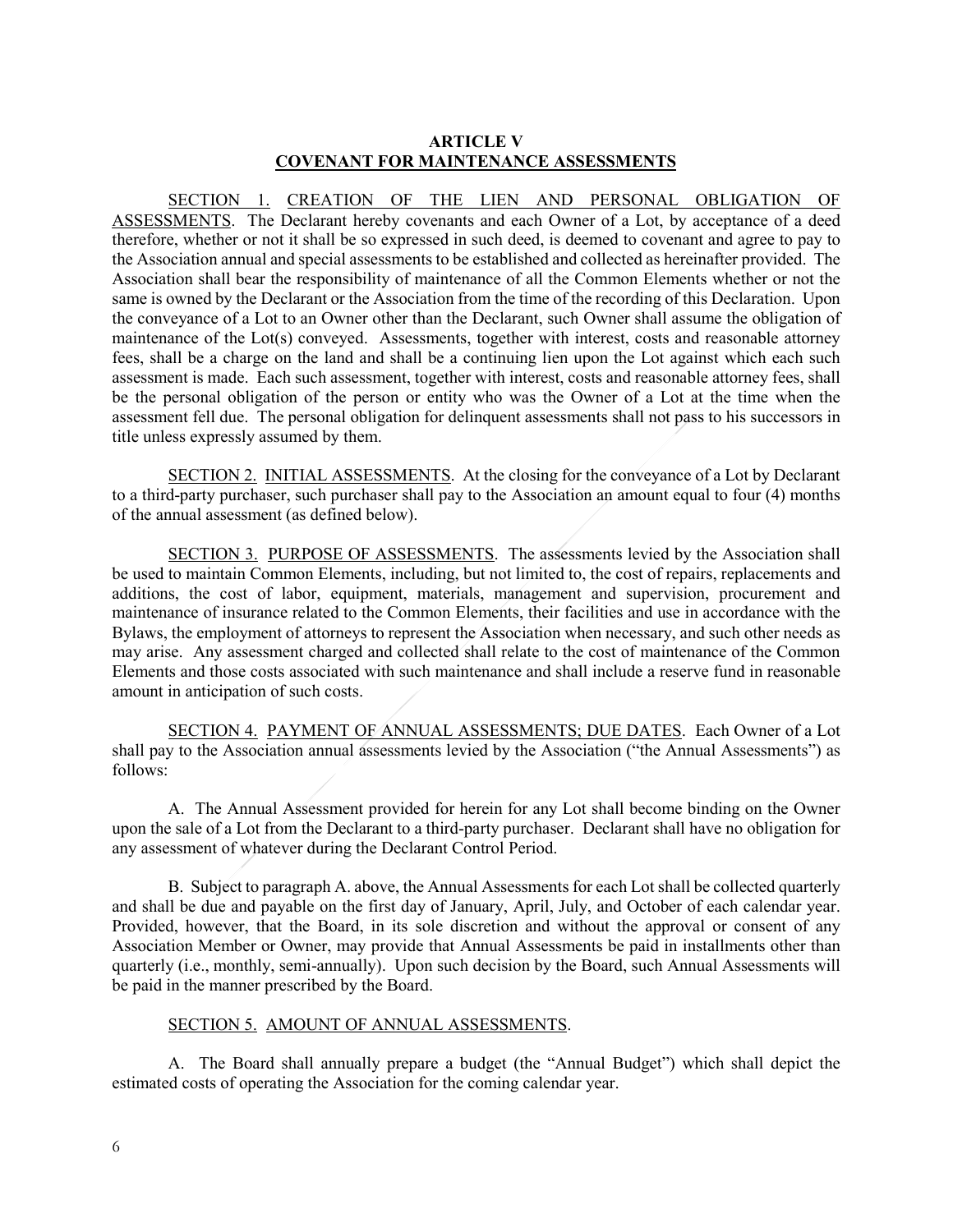B. The Annual Assessments shall be determined by the Board in accordance with the Annual Budget.

C. The Annual Assessment for each Lot shall be established as follows:

1. Prior to the termination of the Declarant Control Period, the Board may, by a vote by the Board pursuant to the Bylaws and without the vote of the Association Members, increase the Annual Assessments for each Lot by a maximum of twenty percent (20%) of the previous year's Annual Assessment. The Board may also decrease the Annual Assessments pursuant to the Bylaws and without the vote of the Association Members. Provided, however, during the Declarant Control Period, no Annual Assessments shall be charged or collected from the Owners other than the collection of an amount equal to four (4) months of the Annual Assessments at closing of the sale of a Lot from Declarant to an Owner as referenced above. Upon termination of the Declarant Control Period, Annual Assessments shall be collected by the Association as set forth herein.

2. For each calendar year after the termination of the Declarant Control Period, the Board shall prepare a proposed Annual Budget. Such proposed Annual Budget or a summary thereof and a notice of a meeting for ratification of such proposed Annual Budget shall be provided to all Association Members within thirty (30) days of such meeting. The notice shall be sent not less than ten (10) days nor more than sixty (60) days prior to the date of such meeting and shall include a statement that such Annual Budget may be ratified without a quorum, which is not necessary for ratification of such proposed Annual Budget. Such Annual Budget is ratified unless at such meeting a majority of the Association Members reject such Annual Budget. If the Annual Budget is rejected, the most recent budget ratified by the Association Members, including the initial Annual Budget, shall be continued until a new Annual Budget is ratified by the Association Members. The Board shall set the amount of the Annual Assessment based upon the Annual Budget.

SECTION 6. UNIFORM RATE OF ASSESSMENT. Assessments must be fixed at a uniform rate for all Lots, except for the special assessments provided for in Section 10 of this Article or if one of the exceptions listed in Section 3-115(c) of the Act applies. The amount of the annual assessment shall not increase more than ten percent (10%) in any calendar year, unless the increase is approved by the Lot Owners at a special meeting of the members called for such purpose.

SECTION 7. EFFECT OF NONPAYMENT OF ASSESSMENTS: REMEDIES OF THE ASSOCIATION. Any assessment not paid within thirty (30) days of the due date shall bear interest from the due date at a rate of eighteen (18%) per cent per annum. There may also be an additional fee levied if the assessment is not paid within (120) days of the due date. The Association may bring an action at law against the Owner personally obligated to pay the same or foreclose its lien against the Lot against which the delinquent assessment has been levied. No Owner may waive or otherwise escape liability for the assessments provided for herein by non-use of Common Elements or abandonment of his Lot.

SECTION 8. SUBORDINATION OF THE LIEN TO MORTGAGES. The lien of the assessments provided for herein shall be subordinate to the lien of any mortgage or deed of trust. Sale or transfer of any Lot shall not affect the assessment lien. The sale or transfer of any Lot pursuant to mortgage foreclosure or any proceeding in lieu thereof shall extinguish the lien of such assessments as to payments which became due prior to such sale or transfer. No sale or transfer shall relieve such Lot from liability for any assessments thereafter becoming due or from the lien thereof. Nothing herein shall prevent, and any mortgagee may, at its option, pay any delinquent obligations of an Owner. The Association shall notify by registered mail, return receipt requested, any mortgagee of any delinquency or default in the presence of any obligations of an Owner prior to taking any action against such Owner which would affect the mortgagee.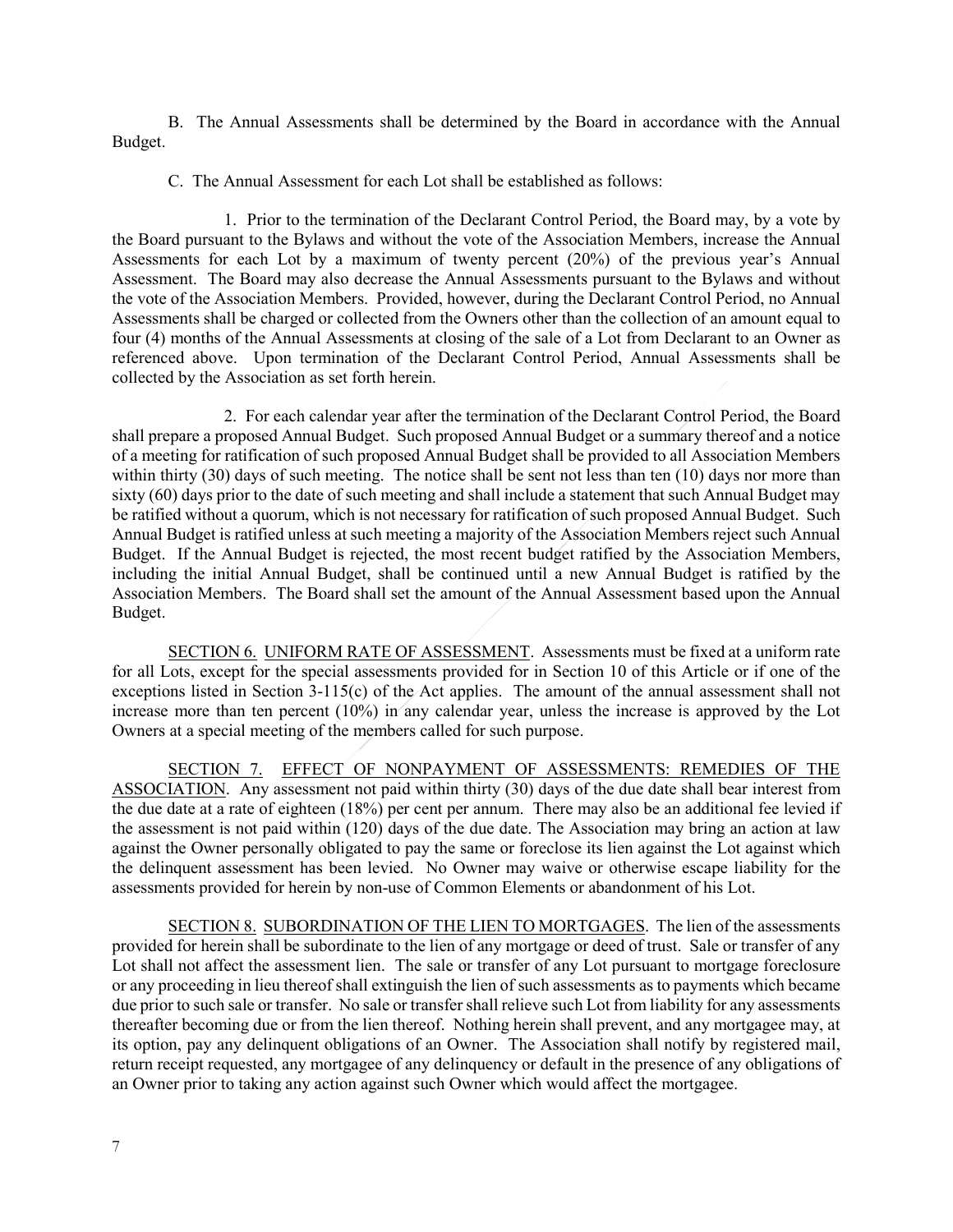SECTION 9. SPECIAL ASSESSMENTS FOR CAPITAL IMPROVEMENTS. In addition to the Annual Assessments, the Association through the Board may levy a special assessment for payment of a repair, replacement or improvement upon the Common Elements. Such special assessment must have the approval of two-thirds  $(2/3)$  of the votes of members who are voting at a meeting duly called and noticed for this particular purpose. Provided, however, prior to the expiration of the Declarant Control Period, no vote is required for the Board to levy a special assessment.

SECTION 10. SPECIAL INDIVIDUAL ASSESSMENTS. The Board may levy special assessments against individual Owners (i) for the repair, construction, reconstruction, or replacement of any damaged area or component of the Common Elements when such damage is a result of the acts of the Owner or the Owner's agent or (ii) for the payment of fines, penalties or other charges imposed against an Owner as a result of such Owner's failure to comply with the terms contained herein, the Bylaws or any rules and regulations promulgated thereunder. Provided, however, Declarant shall not be obligated to pay any Special Individual Assessments except with Declarant's prior written approval. The Board shall establish the payment due date for any such special assessment within the Board resolution authorizing such special assessment. Upon establishment of such special assessment, the Board shall send written notice of the amount and due date of the special assessment to the affected Owner or Owners at least thirty (30) days prior to the due date of such special assessment.

SECTION 11. EXEMPT PROPERTY. All property donated or dedicated to, and accepted by, a public authority or charitable or non-profit organization exempt from taxation by the State of North Carolina shall be exempt from the assessments herein described. Except, however, no land or improvements used as a Dwelling shall be so exempt from such assessments.

SECTION 12. STORMWATER RETENTION SYSTEM. There is in place upon the Property a Stormwater Retention System required by the applicable local ordinances (the "Stormwater System"). Such Stormwater System shall be maintained by the Association. The cost of such maintenance may be included in the Assessments or by additional assessments as required to maintain the Stormwater System.

# **ARTICLE VI ARCHITECTURAL CONTROL**

SECTION 1. DESIGN REVIEW COMMITTEE. Unless otherwise provided herein upon the formation of the Association as provided for herein, a design review committee (the "DRC") shall be organized by the Board. The DRC shall consist of three (3) members, at least two (2) of whom at all times shall be designated by the Declarant. The remaining member shall be appointed by the Board and may be a landscape architect or an architect. During the Declarant Control Period, the Declarant shall appoint the members of the DRC or may act as the DRC solely during that period. The terms of all DRC members shall be for two (2) years; provided, however, that the terms of those elected by the Board shall be staggered such that the terms of two (2) members of the DRC shall expire each year. The DRC shall select its own chair, who shall call meetings of the DRC by providing at least twenty-four (24) hours' notice to each member of the DRC. A quorum of the DRC shall consist of a majority of its members and a majority of such members at a meeting where a quorum is present may act. All other workings and organizational matters of the DRC will be determined by the DRC.

SECTION 2. APPROVAL OF PLANS AND SPECIFICATIONS. No building, accessory dwelling unit, garage, fence, wall, deck, mailbox or other structure shall be commenced, erected or maintained within Cascade Ridge Subdivision, nor shall any exterior addition to or change or alteration therein be made until the plans and specifications have been submitted to and approved in writing by the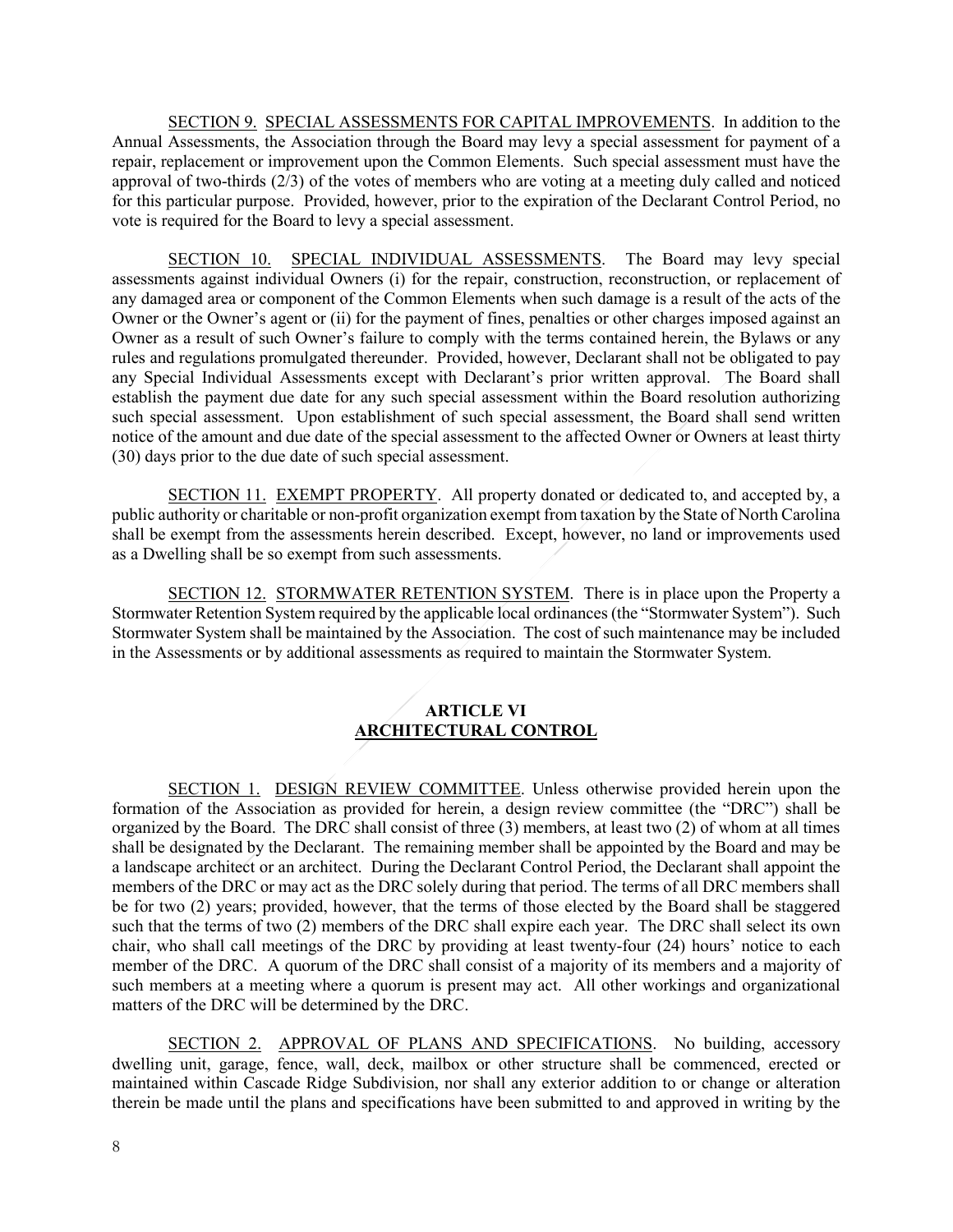DRC pursuant to the procedure therefor set forth in the Guidelines. DRC approval is not required for the replacement of diseased or dead plants as long as such plants are replaced with the same species in the same location.

The DRC shall have the right to charge a reasonable fee for receiving each application for approval of plans and specifications in an amount set forth in the Guidelines. All proposed plans and specifications must first be submitted to the DRC which shall review such plans in accordance with the Guidelines. If within Fifteen (15) days after its receipt of such plans and specifications contained in an Owner's application, the DRC does not give such owner written notice of disapproval and reasons therefor, the plans and specifications shall be deemed to be approved. Refusal of any plans or specifications by the DRC shall be based on lack of conformity to the published Guidelines or upon a determination by the DRC that the planned improvement is likely to cause a violation of the restrictions contained herein. The DRC must, however, state in writing the reasons for any such refusal. Upon giving approval to such plans and specifications, the Owner shall be obligated to begin construction and complete the same in conformity with such plans as have been previously approved by the DRC, and the DRC shall be entitled to stop, through injunction or other legal means, any construction which is in violation of this Declaration or the Guidelines. Any violation of the Guidelines could be deemed a violation of this Declaration.

SECTION 3. MAINTENANCE. The Association shall maintain the Common Elements. Each Owner shall be responsible for the exterior maintenance of his or her Dwelling and Lot, including but not limited to all landscaping, sidewalks, improvements and buildings**.** Each Owner shall be required to reasonably maintain the exterior maintenance of his or her Dwelling and Lot consistent with reasonable standards of maintenance.

SECTION 4. LIMITATION OF LIABILITY. Neither the Board, the Association, the DRC nor any representative or representatives thereof, including their successors and assigns, shall be liable to anyone submitting plans and specifications for approval, or to any Owner, arising out of or in connection with the approval, disapproval or failure to approve any such plans and specifications. Every person, corporation, partnership or other entity that submits plans and specifications to the Board, Association or DRC for approval agrees that by such act, and every Owner agrees by acquiring legal title to any Lot or any interest therein, it will not bring any action, proceeding or suit against the Board, the Association, the DRC or any representative thereof to recover any such damages. The approval of any such plans and specifications shall be given solely to protect the appearance of the Property, and shall not be in any way deemed a warranty, representation or covenant that the proposed work complies with any applicable laws, rules or regulations or any standard of care regarding structural design and construction.

#### **ARTICLE VII PROTECTIVE COVENANTS**

SECTION 1. RESIDENTIAL USE AND RENTAL OF LOTS. All Lots shall be used, improved and devoted exclusively to single-family residential use. No trade or business shall be carried on upon any Lot, but this restriction shall not prohibit a home occupation which does not unreasonably increase traffic or cause any noxious or offensive activity within Cascade Ridge Subdivision, provided such home occupation is only open during customary normal business hours. No signs or advertising shall be allowed for such occupations. No structure, except as herein stated, shall be constructed upon any Lot other than one (1) single-family Dwelling. Provided, however, Declarant or any successor Declarant may construct and use a structure on any Lot as a model for sales purposes or construction office. Provided further, an Owner may construct accessory structures upon a lot provided such structures comply with the Design Guidelines and are approved by the DRC.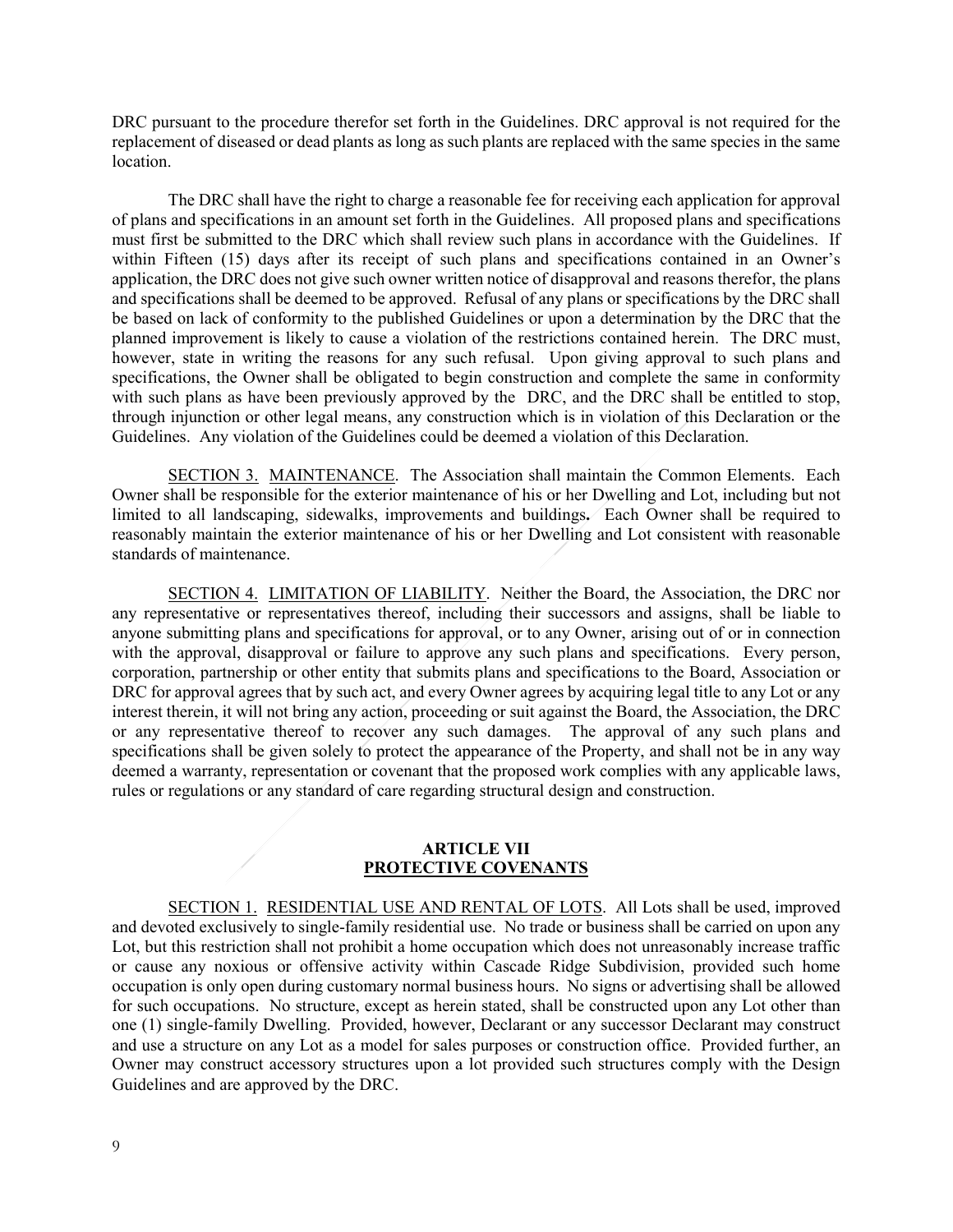SECTION 2. BUILDING SETBACK. All buildings and structures and locations thereof must comply with Buncombe County ordinances.

SECTION 3. NUISANCES. No noxious or offensive activities shall be conducted upon any Lot, nor shall anything be done thereon which may become an annoyance or nuisance to the neighborhood. No plant, animal, device or thing of any sort whose normal use or existence is in any way noxious, dangerous, unsightly, unpleasant or of a nature as may diminish or destroy the enjoyment of other property in Cascade Ridge Subdivision by the Lot Owners, tenants and guests thereof may be maintained.

SECTION 4. ANIMALS. Generally recognized house pets may be kept and maintained at a Lot, provided such pets are not kept or maintained for commercial purposes. Provided, not more than four (4) total house pets may be kept and maintained at a Lot. All pets must be kept under the control of their Owner when they are outside the occupant's Dwelling and must not become a nuisance to other residents at any time. The keeping of pets shall be subject to reasonable rules and regulations promulgated and published by the Association. All animal waste must be contained and disposed of by the owner of such animal. All pets must always be current on all vaccinations and medications, including, but not limited to rabies vaccines, flea and tick prevention. Each Owner shall be responsible for any damage done by his/her pet to the landscaping or improvements on any Lot. No pet may be tied or otherwise attached to any Dwelling at any time nor may any pet be left unattended. No livestock or animals other than dogs, cats or other common household pets may be kept or maintained within Cascade Ridge Subdivision. No chickens or bees may be kept or maintained within Cascade Ridge Subdivision.

SECTION 5. PARKING AND MOTOR VEHICLES. No parking of unlicensed, uninspected or non-operable vehicles shall be allowed on any Lot outside a Dwelling. Except for emergency repairs, no person shall repair, restore or store any vehicle, boat, trailer or recreational vehicle upon any Lot outside a Dwelling. No boats, motor homes, travel trailers or other recreational vehicles may be stored upon any Lot for more than three (3) consecutive days unless the same is within an enclosed garage.

All motor vehicles shall be maintained in proper operating condition so as not to be a nuisance by noise, exhaust emissions or otherwise. No motor vehicles shall be driven on pathways, unpaved Common Elements, or roadway shoulders within Cascade Ridge Subdivision.

Nothing herein shall prohibit the use of golf carts or recreational vehicles within the roadways of the Property or trails designated therefor.

No vehicle of any type shall be parked within any roadway within Cascade Ridge overnight. All vehicles must be parked overnight within a driveway or garage of a Dwelling.

SECTION 6. OUTSIDE ANTENNAE. Any outside antennae shall be governed by the Guidelines but in no event may such antennae be located in the front of a Lot or on the front of Dwelling facing the street located in front of such Lot.

SECTION 7. TRASH RECEPTACLES. All trash and recycling receptacles must be kept and stored behind a Dwelling on a Lot, hidden from view from the street fronting such Dwelling. The Owner of any Lot may place all such receptacles in the appropriate location in front of such Dwelling on the appropriate day during which such items are collected by the applicable sanitation service provider.

SECTION 8. SIGNS AND FLAGS. No signs, including but not limited to political, shall be displayed to the public view on any Lot. Provided, however, any owner may place "for sale" signs upon a Lot provided such signs comply with the Guidelines. Temporary signs advertising an "Open House" for a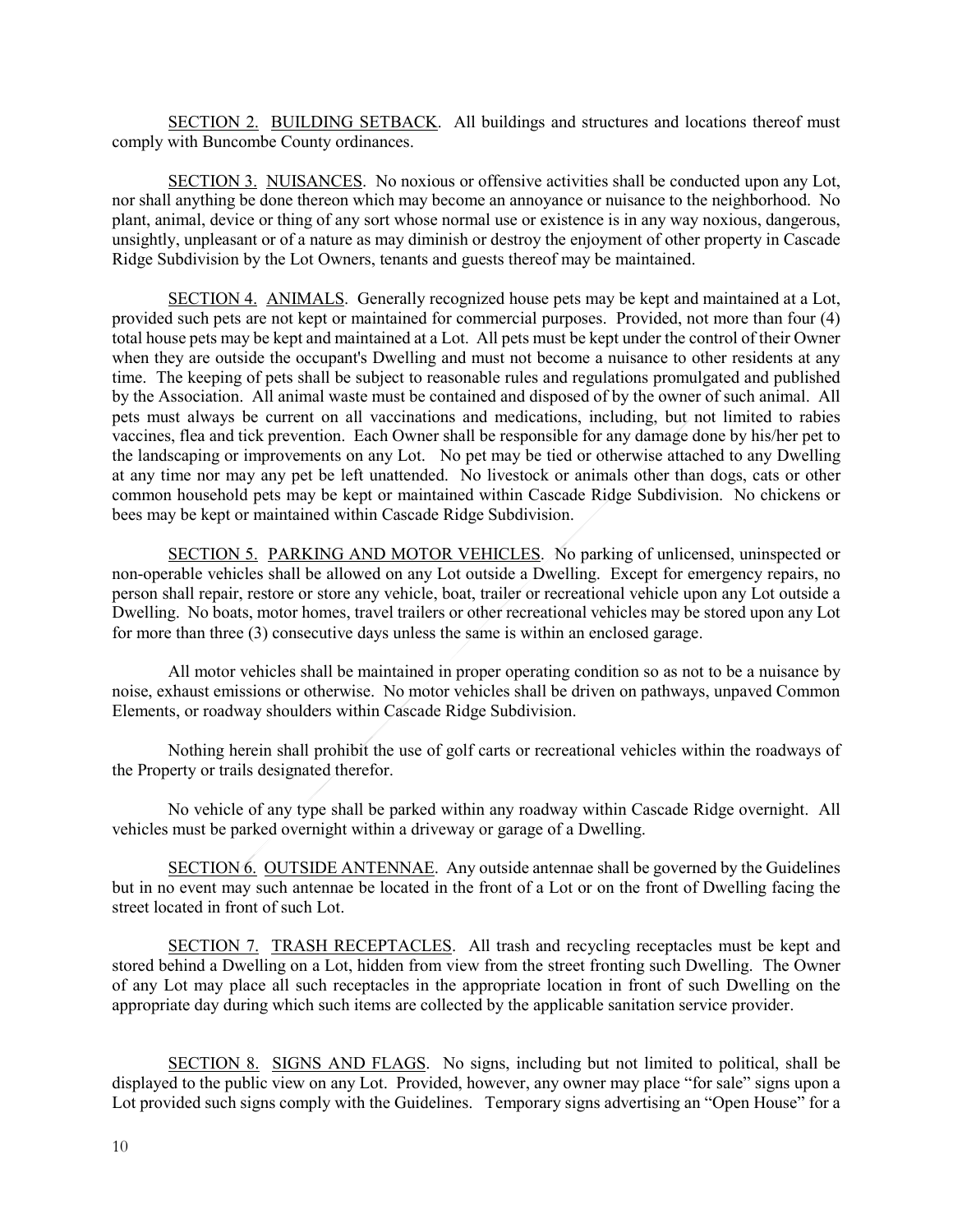Dwelling being offered for sale may be placed upon the Lot provided the same is only placed upon the Lot the day of such Open House and removed once such Open House is completed. Any such "Open House" signs must be placed only on the Lot being offered for sale. Only the official flags of the United States of America or the State of North Carolina may be placed upon a Lot or Dwelling. No other flags of any type are allowed within Cascade Ridge Subdivision.

SECTION 9. FENCES. The location and nature of all fences shall be governed by the Guidelines.

SECTION 10. TEMPORARY STRUCTURES. No improvement or structure of a temporary nature shall be erected or allowed on any Lot or the Common Elements unless and until permission for the same has been granted by the Association. No basketball goals shall be allowed in the street or set up in a way that protrudes into the street. No window-type heating or cooling units shall be placed within any Dwelling.

SECTION 11. USE OF COMMON ELEMENTS. The Common Elements shall not be used in any manner except as shall be approved or permitted by the Association; provided, however, that so long as Declarant owns any portion of the Property, Declarant shall have the exclusive right to use any portion of the Common Elements for sales purposes, including but not limited to any promotional activities. The establishment of the Common Elements does not grant in any way to the public or to any adjacent or surrounding landowners the right to enter upon or use such Common Elements without the express written consent of the Declarant or the Association. The establishment of Common Elements does not in any way place an affirmative burden upon the Declarant to provide for any particular improvements or to extend to any Owner any service of any kind. All Owners must follow and adhere to all rules and regulations promulgated by the Association.

SECTION 12. ACCESS TO LOTS. The Association, its agents and employees shall have access to each Lot during reasonable working hours, upon oral or written notice to the Owner, as may be necessary for the maintenance, repair or replacement of any portion of the Common Elements, or facilities situated upon any Lot that serve such Lot or another Owner's Lot. Declarant reserves unto itself, its successors and assigns the right to go onto, over and under the Property to erect, maintain and use all equipment necessary for the conveyance and use of all utilities or public conveniences in the Common Elements. This reservation and right expressly includes the right to cut trees, bushes or shrubbery, grade the soil, or take any other similar action reasonably necessary to provide economical and safe utility installation and to maintain reasonable standards of health, safety and appearance. Declarant further reserves the right to locate wells, pumping stations and tanks within the Common Elements. Such rights may be exercised by any licensee or employee of the Declarant, but this reservation shall not be construed as an obligation of the Declarant to provide or maintain any such utility or service. Where the Declarant is allowed by this Declaration to enter any Lot or Common Elements to provide any service to the Property, the act of entering the Property and taking any such action shall not be deemed a breach of this Declaration by Declarant.

SECTION 13. PLUMBING. All plumbing, dishwashers, toilets and sewage disposal systems shall be connected to the private septic system available to the Lot. All potable water shall be supplied by the appropriate municipal water service provider and wells are not allowed with Cascade Ridge. Easements for the encroachment of a private septic system drainfield from one Lot onto an adjacent Lot shall be allowed as required by the Buncombe County Health Department or similar governmental body with jurisdiction over such systems.

## SECTION 14. INTENTIONALLY DELETED.

SECTION 15. ACCESS. There shall be no vehicular access to any Lot except from designated roads lying within the Common Elements as shown on the Plat.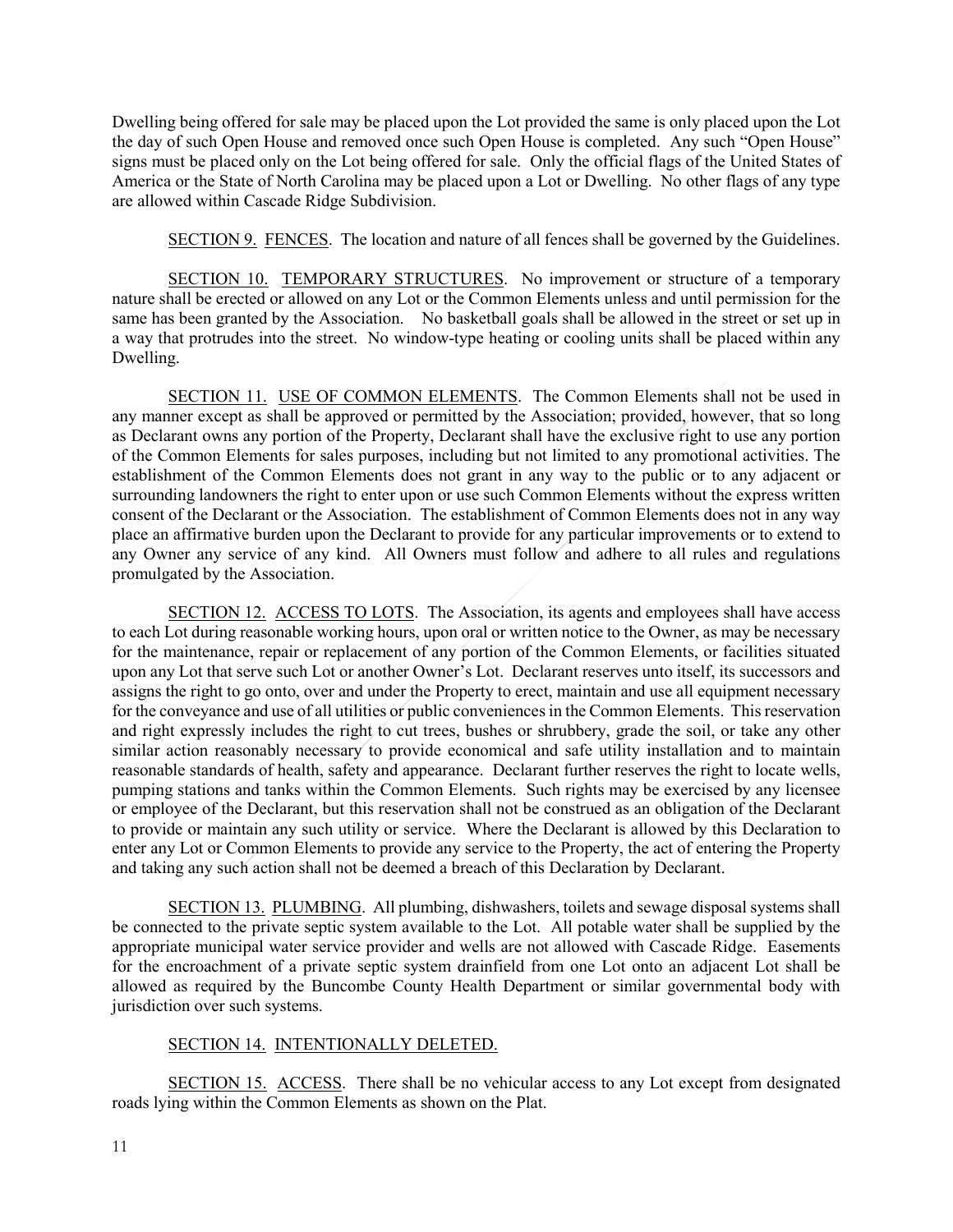SECTION 16. HUNTING PROHIBITED. The hunting or trapping of birds or animals within the Property or from the Property is prohibited. The discharge of firearms, of any sort, within the Property is strictly prohibited. Provided, however, Owners shall be allowed to fish in the pond located within Cascade Ridge as the same is shown on a Plat. All persons who use the pond shall do so at their own risk.

SECTION 17. NO ABOVE GROUND POOLS OR CLOTHESLINES. No above ground swimming pools or clotheslines may be installed, placed or erected upon any Lot. Provided, however, temporary pools meant for small children may be placed in the rear yard of a Lot.

SECTION 18. FUEL TANKS OR CONTAINERS. All fuel tanks or oil tanks or containers shall be enclosed within a structure, in the rear or on the side of a Completed Residential Structure in a manner consistent with normal safety precautions, and no fuel tank or container may be installed within or under a Lot or buried underground without the express written consent of the Association.

SECTION 19. RECONSTRUCTION. Any building on any Lot which is destroyed in whole or in part by fire, windstorm, flood or any other act of God or by an intentional act must be rebuilt, or all debris from such building removed and the Lot restored to the condition it was in prior to commencement of any construction thereon with reasonable promptness; provided, however, that any such reconstruction must be commenced within six (6) months from the date of such destruction or if no reconstruction is to occur, then all such debris must be removed and the Lot restored to its prior condition within six (6) months of such destruction. All work performed pursuant to this Section shall be pursuant to the Guidelines.

SECTION 20. SUBDIVISION. No Lot shall be subdivided or its boundary lines changed without the written consent of Declarant. Declarant hereby reserves unto itself, its successors and assigns, the right to replat any Lots.

SECTION 21. LEASING. Any Completed Residential Structure on any Lot may be leased so long as the use of the Lot by the tenant of a lease shall be in conformity with this Declaration and the By-Laws, Rules and Regulations of the Association. Provided, however, and notwithstanding any other provision contained herein, short-term rentals of any Completed Residential Structure is expressly permitted by this Declaration provided such short-term rental complies with all state and/or local laws governing such shortterm rentals. The intent of this section is to allow leasing of Completed Residential Structures via services such as AirBnB, VRBO, and similar agencies. Such short-term rentals must be for a period of at least one (1) night and hourly rentals of any Completed Residential Structure is hereby prohibited. In the event any state or local law, regulation, order, ordinance, or similar directive prohibit short-term rentals in the jurisdiction in which the Property is located, short-term rentals within Cascade Ridge shall be likewise prohibited until such short-term rentals are thereafter allowed. Notwithstanding anything contained herein, the Association shall have the right to enforce the provisions hereof and the Rules and Regulations of the Association against any tenant, including but not limited to violation of Article VII, Section 3. In furtherance of the Association's enforcement of the terms hereof, the Association shall have the right to issue any special individual assessment against any Owner who leases a Completed Residential Structure to any tenant who violates the terms of this Declaration or the Rules and Regulations of the Association. Any Owner who offers a Dwelling for lease is subject to occupancy requirements set forth in the Rules and Regulations of the Association.

SECTION 22. HAZARDOUS ACTIVITIES. Nothing shall be done or kept on any Lot or in any Common Element which will increase the rate of insurance on the Common Elements or any other Lot or which would be in violation of any law, ordinance, regulation or similar rule without the prior written consent of the Association and Lot Owner. No Owner shall permit anything to be done or kept on his or her Lot or in the Common Elements which would result in the cancellation of insurance or increase in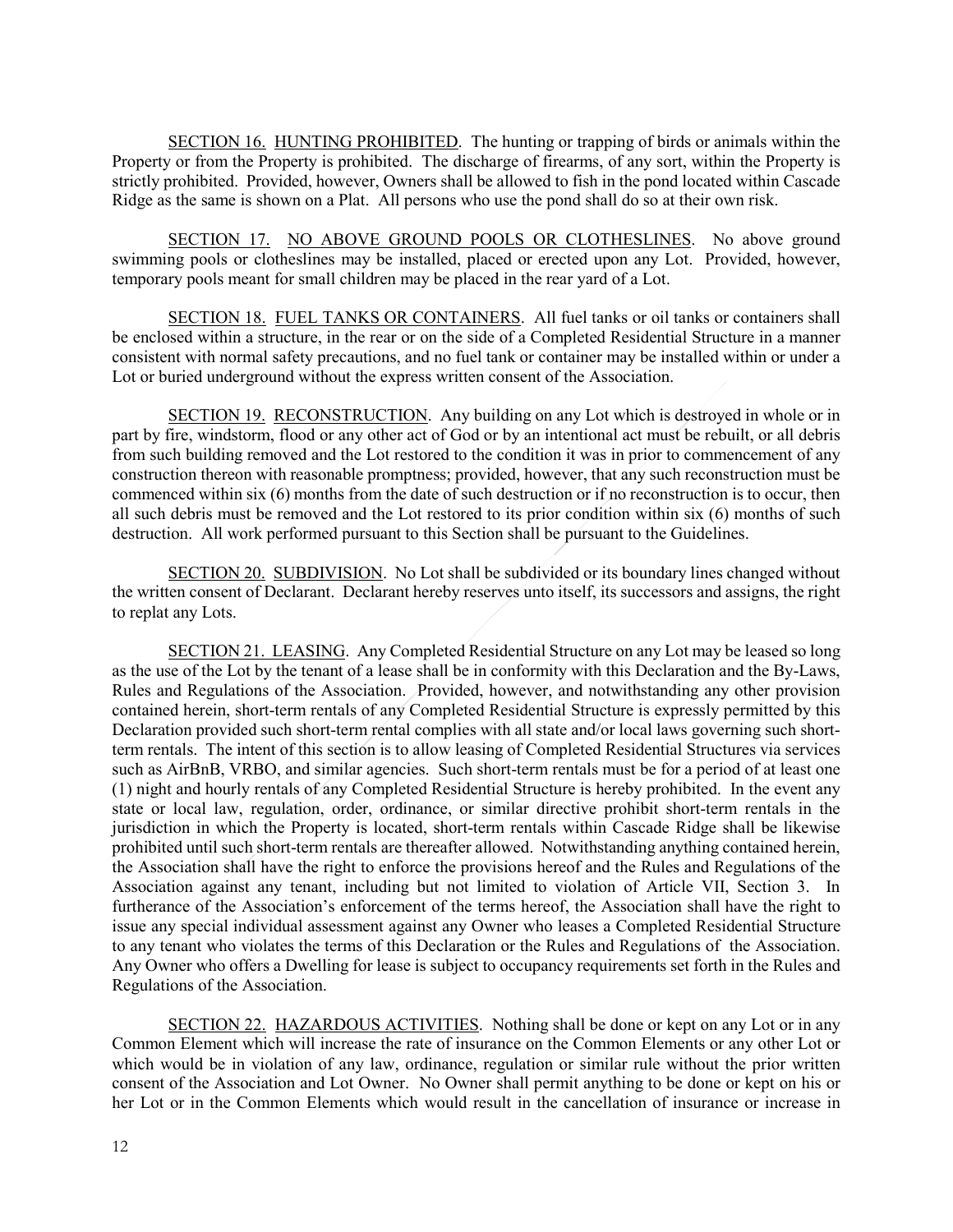insurance premiums on any part of the Common Elements, or which would be in violation of any law, ordinance, regulation or similar rule.

SECTION 23. REGULATIONS. Reasonable regulations governing the use of the Common Elements and external appearance of all structures located upon all Lots may be made and amended by the Association; provided, however, that, after expiration of the Declarant Control Period, all such regulations and amendments thereto shall be approved by a majority vote of the Owners before the same shall become effective. Copies of such regulations and any amendments thereto shall be furnished to each Owner by the Association upon request. Notwithstanding the foregoing language, prior to the termination of the Declarant Control Period, the Association shall pass no regulations under this Section without the express written consent of the Declarant.

SECTION 24. CONSTRUCTION DAMAGE. It shall be the obligation of the Owner of a Lot to repair any damage to curbs, shoulders, guttering, paving, water lines, electric lines, or any other improvements within Cascade Ridge Subdivision which occurs during the period of construction and is caused by contractors or subcontractors involved in construction on the Owner's Lot. In case of any such damage to improvements, the Declarant or the Association may immediately take such action as is necessary to repair such damage; the Owner of the Lot shall, within thirty (30) days, reimburse the Declarant for the cost of such repair. The Owner of such Lot is similarly responsible for proper removal of any trash or debris which is a result of such construction which is located on such Lot. Notwithstanding the above, the provisions of this paragraph apply to any Lot Owner and not the Declarant. Declarant has the right, by and through the DRC or Guidelines or otherwise, to require a construction deposit prior to commencement of any construction upon a Lot by an Owner.

SECTION 25. COMPLIANCE. In the event that the Owner of any Lot fails to comply with any of the restrictions set forth in this Article or any rule or regulation promulgated by the Association, the Association shall have the right to enter any Lot an undertake any necessary action in order to cure such Owner's noncompliance. All expense and costs incurred by the Association in curing such noncompliance shall be charged to the noncomplying Owner and shall be payable by such Owner to the Association immediately upon demand.

SECTION 26. EROSION CONTROL. The Owner of any Lot shall, by acceptance of a deed for a Lot, be obligated to provide adequate erosion control measures as a part of the construction process in order to minimize siltation or erosion of areas outside the Lot of such Owner. It shall be the duty of such Owner to design and execute such control measures so as to avoid damage to adjoining Lots or properties. If such Owner has not provided adequate control measures which comply with applicable erosion control regulations, or if the Owner is in violation of this Section, Declarant may, after five days written notice to such Owner, perform such measures, in which case the Owner agrees to reimburse Declarant within thirty days the cost of such control measures performed by the Declarant. Notwithstanding the above, the provisions of this paragraph apply to any Lot Owner and not the Declarant.

SECTION 27. DRAINAGE. The Owner of any Lot shall not, by acceptance of a deed for a Lot, perform any act which will impede the water drainage for such Lot or any other Lot within Cascade Ridge Subdivision. It shall be the duty of all Owners to refrain from constructing, placing or planting any structure, plant or other object that impedes the proper water drainage upon the Lots within Cascade Ridge Subdivision.

## **ARTICLE VIII INSURANCE**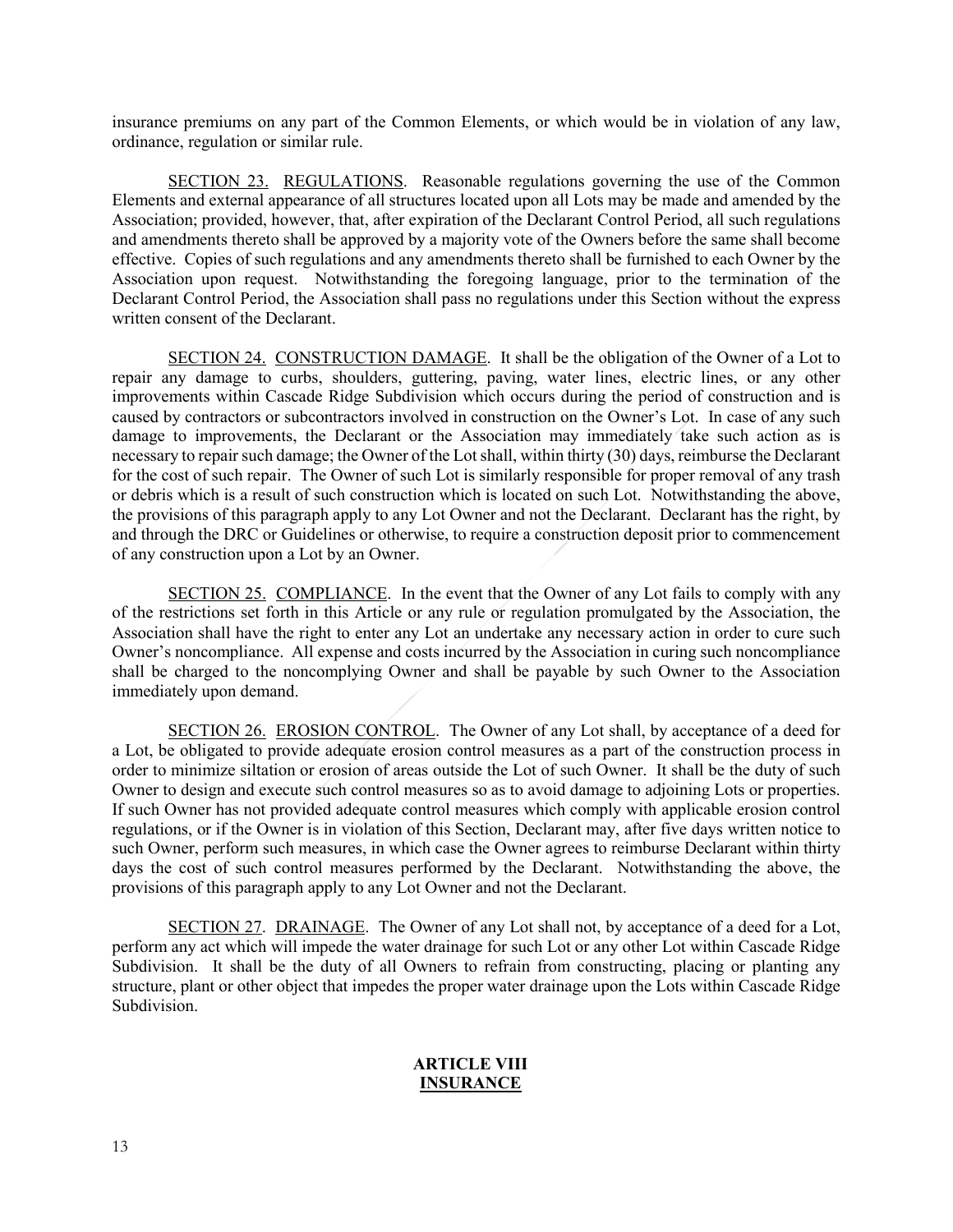Each Owner shall secure and maintain in full force and effect at such Owner's expense one or more insurance policies insuring Owner's improvements for the full replacement value thereof against loss or damage from all hazards and risks normally covered by a standard "Extended Coverage" insurance policy, including fire and lightning, vandalism and malicious mischief. In addition, any Owner who leases a Dwelling on a short-term rental basis as allowed herein shall maintain insurance on such Dwelling that includes coverage for short-term rentals. Prior to offering any Dwelling for use as a short-term rental, all Owners must provide proof to the Association that Owner's insurance policy for the Dwelling includes coverage for short-term rentals. Such policy must include liability limits of not less than one million dollars and no/100 (\$1,000,000.00) and must further comply with any further requirements of the Association whether herein or in any rules and regulations promulgated by the Association.

## **ARTICLE IX EASEMENTS**

SECTION 1. EASEMENTS RESERVED BY DECLARANT. Declarant reserves easements for the installation and maintenance of driveways, walkways, parking areas, water lines, telephone lines, electric power lines, cable lines, sanitary sewer and storm drainage facilities, pumping and lift stations, drainage ditches and all other utility installations and maintenance over the Property and Common Elements. Declarant also specifically reserves a five (5) foot easement along the side Lot line of each Lot, along the rear Lot line of each Lot, and front Lot line of each Lot and a ten (10) foot easement along each side of stormwater lines. Each Owner, by his acceptance of a deed from Declarant for a Lot, and the Association by its acceptance of a deed from Declarant for the Common Elements, acknowledges such reservations and the rights of Declarant to transfer such easements to the Association or to such utility companies or public service companies as Declarant might choose. The easements reserved by the Declarant include the right to cut any trees, bushes or shrubbery, make any grading of the soil, or take any similar action reasonably necessary to provide economical utility installation and to maintain the overall appearance of Cascade Ridge Subdivision. Certain easements reserved by the Declarant and the Association are as shown on the Plat. Declarant hereby reserves to itself and grants unto the Association an easement in gross over and across all stormwater easements as shown on the Plat, including such stormwater easements located on Lot 1, Tract #1, and Lot 33 as shown on the Plat referred to in Exhibit "A" attached hereto, for the purposes of maintenance, installation, and repair of the same. Within any such easements, no structure, planting or other material shall be placed or permitted to remain which may interfere with the installation of sewerage disposal facilities and utilities, or which may change the direction of flow or drainage channels in the easements or which may obstruct or retard the flow of water through drainage channels in the easements. In addition, the Declarant and the Association shall have the continuing right and easement to maintain all water lines located on the Lots and Common Elements, including the right to go into a Dwelling and disturb the same in order to maintain those lines located within or under said Dwelling, as well as any stormwater management structures or easements as shown on a Plat. Declarant shall have the right to grant and reserves easements within Cascade Ridge as may be reasonably necessary for the development of the Property.

SECTION 2. EASEMENT FOR LANDSCAPING. The Association is hereby granted an exclusive easement for the purpose of landscaping all Common Elements, in the sole discretion of the Association. Provided, however, that until the termination of the Declarant Control Period, the Declarant shall also have such an easement to exercise in the sole discretion of the Declarant.

## **ARTICLE X OBLIGATIONS TO MORTGAGEES**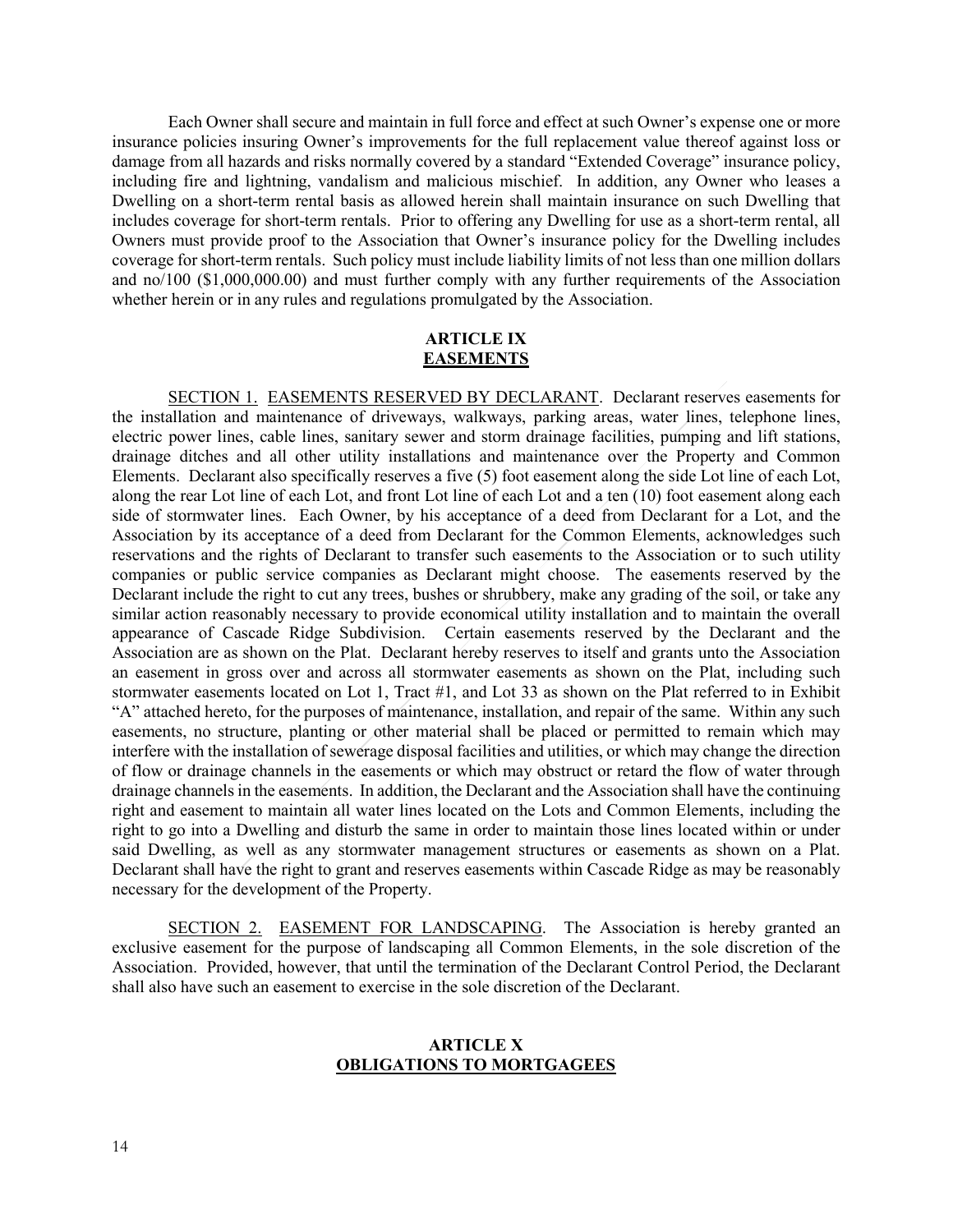The following provisions are established for the benefit of the holders of mortgages (the definition of mortgage to include deeds of trust or other security instruments) encumbering any Lots located within Cascade Ridge Subdivision:

A. The Association shall be obligated to notify the holder of any first mortgage on a Lot, upon request of such holder, of any default by the Lot Owner in the performance of any of such Owner's obligations described herein (including failure to pay assessments as and when due) which is not cured within sixty (60) days from the date of such default.

B. Written notice by the Association shall be sent, upon request, to the holder of all first mortgages encumbering any of the Lots located within Cascade Ridge Subdivision setting forth the purpose of the meeting not less than thirty (30) days in advance of any meeting being called for the purpose of amending, extending or renewing any of the provisions of this Declaration or the Articles of Incorporation or Bylaws of the Association. No such amendment, extension or renewal shall alter, modify, change or rescind any right, title, interest or privilege herein granted or accorded to the holder of any mortgage encumbering any Lot located within Cascade Ridge Subdivision unless such mortgage holder shall consent thereto in writing.

C. Unless at least two-thirds (2/3) of the first mortgagees (based upon one vote for each first mortgage owned) and Owners (other than the Declarant) of the Lots in Cascade Ridge Subdivision have given their prior written approval, the Association shall not be entitled to:

- (1) by act or omission seek to abandon, partition, subdivide, encumber, sell or transfer the Common Elements owned, directly or indirectly, by the Association for the benefit of the Lots in Cascade Ridge Subdivision. The granting of easements for public utilities or for other public purposes consistent with the intended use of the Common Elements by the Association shall not be deemed a transfer within the meaning of this paragraph;
- (2) change the method of determining the obligations, assessments, dues or other charges which may be levied against a Lot Owner;
- (3) by act or omission change, waive or abandon any scheme of regulations, or enforcement thereof, pertaining to the architectural design or the exterior appearance of Lots, the maintenance of the Common Elements, or the upkeep of lawns and plantings in Cascade Ridge Subdivision;
- (4) fail to maintain fire and extended coverage on insurable Common Elements on a current replacement cost basis in an amount not less than one hundred per cent (100%) of the insurable value (based on current replacement cost); and
- (5) use hazard insurance proceeds for losses to any Common Elements for other than the repair, replacement or reconstruction of such Common Elements.

D. First mortgagees of Lots may, jointly or singly, pay taxes or other charges which are in default and which may or have become a charge against any of the Common Elements and may pay overdue premiums on hazard insurance policies, or secure new hazard insurance coverage on the lapse of a policy, for such Common Elements and first mortgagees making such payments shall be owed immediate reimbursement therefor from the Association. Entitlement to such reimbursement shall be reflected in an agreement in favor of all first mortgagees of Lots in Cascade Ridge Subdivision duly executed by the Association, and an original or certified copy of such agreement shall be furnished to Declarant.

E. No provision shall be construed to give a Lot Owner or any other party priority over any rights of first mortgagees of Lots in Cascade Ridge Subdivision pursuant to their mortgages in the case of a distribution to Lot Owners of insurance proceeds or condemnation awards for losses to or a taking of Common Elements.

## **ARTICLE XI GENERAL PROVISIONS**

SECTION 1. DURATION. The covenants, restrictions, easements and all other controls contained in this Declaration shall run with and bind the properties which are made subject hereto for a period of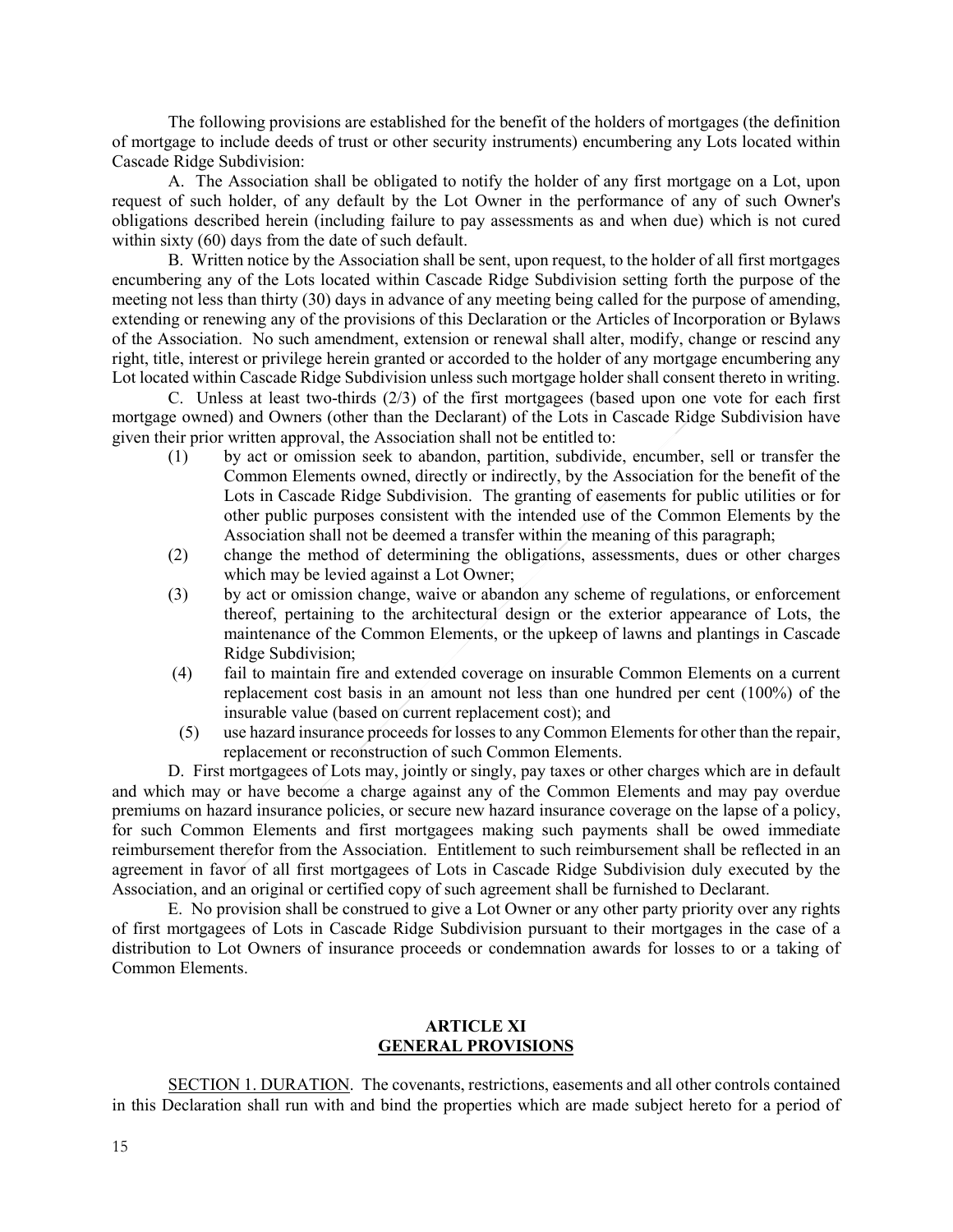twenty (20) years from the date this Declaration is recorded in the Office of the Register of Deeds for Buncombe County, North Carolina. At the end of such twenty (20) year period, the covenants and restrictions contained in this Declaration shall be automatically extended for successive periods of ten (10) years each, unless, prior to the expiration of a respective period, there shall be a resolution adopted by the Association to terminate these covenants and restrictions. Such resolution must be approved and passed by a two-thirds (2/3) vote of the Association Members. Nothing contained herein shall limit the right of Declarant to amend and/or supersede, in whole or in part, the terms and provisions hereof, as such right is described below.

#### SECTION 2. AMENDMENT. This Declaration may be amended:

A. Prior to the conveyance of all the Common Elements from Declarant to the Association, by the Declarant, for any reason in Declarant's reasonable discretion, or to issue rules or regulations which interpret, explain or make more definite and certain provisions hereof and are in furtherance of this Declaration, which amendment may be made without the joinder or approval of Lot Owners or the Association; and

B. By the Association by a vote of at least sixty-seven percent (67%) of all votes entitled to be cast by the Association Members, which vote is taken at a duly held meeting of the Association at which a quorum is present, all in accordance with the Bylaws. Provided, however, that if sixty-seven percent (67%) of all votes entitled to be cast by the Association Members cannot be obtained at such a meeting, then this Declaration may be amended by obtaining the vote of sixty-seven percent (67%) of all votes present at a duly held meeting of the Association Members at which a quorum is present and by, within ninety (90) days of such vote, obtaining written consent to such amendment by Association Members holding a sufficient number of votes to comprise, along with such voting Association Members, a total of sixty-seven percent (67%) of all votes entitled to be cast by Association Members. Further provided, that any amendment or modification to this Declaration must be consented to by the Declarant so long as Declarant is the Owner of any Lot or any portion of the Property, which consent Declarant may grant or withhold in its sole discretion.

Any amendment or modification upon which the vote of Association Members is required pursuant to this Section shall become effective when an instrument executed by the Association Members voting for such amendment or modification is filed of record in the Office of the Register of Deeds of Buncombe County, North Carolina; provided, however, that such an amendment or modification, in lieu of being executed by the Association Members voting for such amendment or modification, may contain a certification of the Secretary of the Association stating that the amendment or modification has been voted on and approved by the requisite number of votes of the Association Members. In addition, Declarant, without obtaining the approval of any Association Member or any Owner or Owners other than Declarant, may make amendments or modifications hereto which are correctional in nature only and do not involve a change which materially affects the rights, duties or obligations specified herein. In addition, Declarant may amend and modify this Declaration and any additional Declaration without the consent or approval of any other person or entity if such amendment or modification is necessary to cause this Declaration or any such additional Declaration to comply with the requirements of FHA, VA, the Federal National Mortgage Association or other similar agency.

SECTION 3. SPECIAL DECLARANT RIGHTS. Pursuant to Section 1-103(28) and 2-121 of the Act, the Declarant does hereby reserve the following "special Declarant rights":

A. The right to enter the Lots shown on the Plat and the Common Elements shown thereon for the purpose of construction and maintenance of improvements located thereon or indicated on the Plat;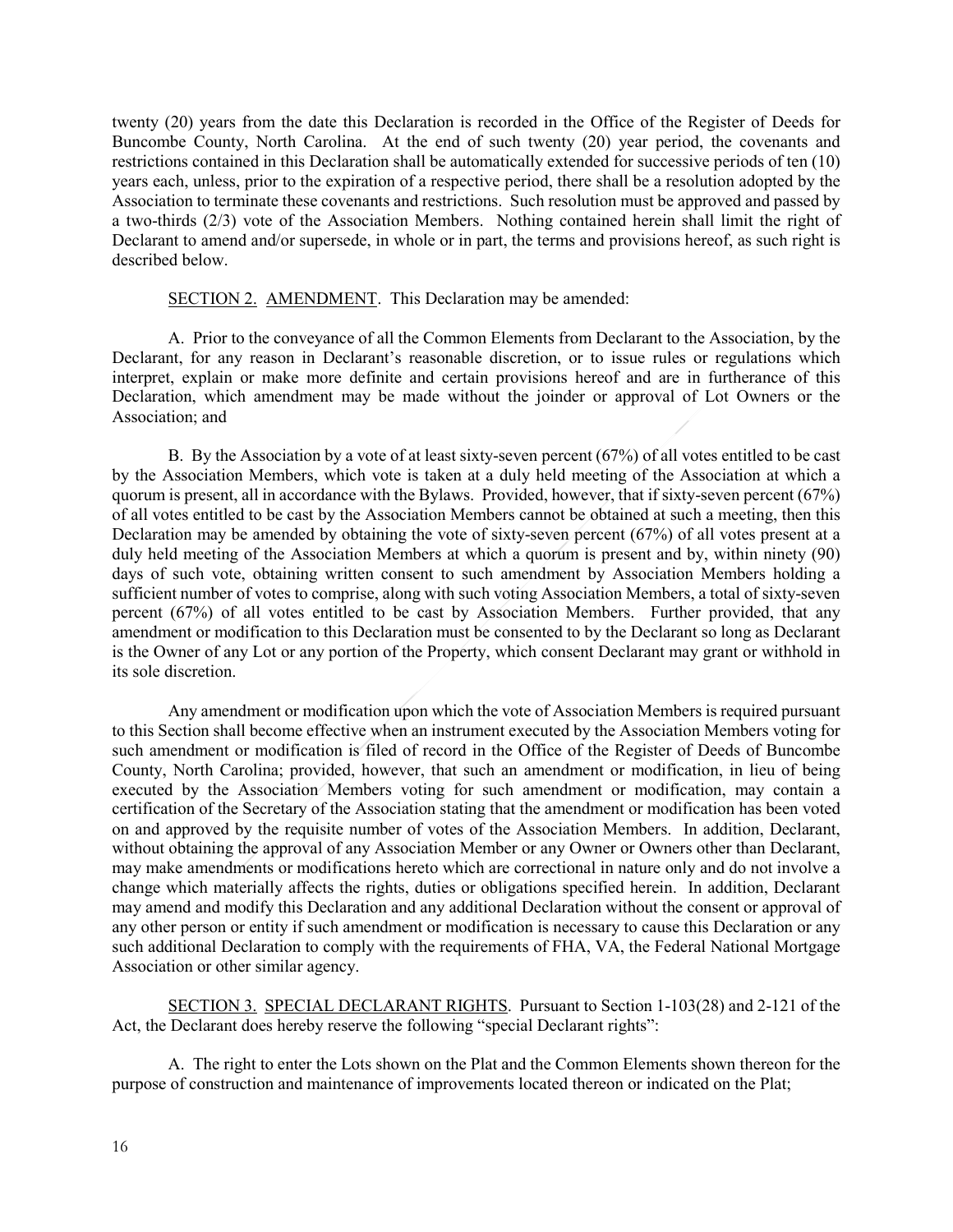B. The right to maintain while it owns Lots it holds for sale a sales office and model homes, together with the right to erect signs advertising Lots for sale;

C. The right to make full use of easements or rights of way over and upon the Common Elements for the purpose of making improvements within Cascade Ridge Subdivision, particularly the right to use said easements and rights of way in adding new phases of Cascade Ridge Subdivision to that shown on the Plat;

D. The right to appoint or remove any officer or Executive Board member of the Association during the Declarant Control Period as provided for in Article VI hereof; and

E. The right, but not the obligation, to add new phases of Cascade Ridge Subdivision which lie within or outside the boundaries of the Property, to subject the same to this Declaration, to make all easements, rights of way and improvements of each phase of Cascade Ridge Subdivision equally accessible to all phases thereof, and to allow Owners of Lots in additional phases of Cascade Ridge Subdivision to become members of the Association with the same rights and obligations as those of the Owners of Lots within Cascade Ridge Subdivision as described herein.

SECTION 4. ENFORCEMENT. The Association, any Owner or the Declarant shall have the right to enforce, by a proceeding at law or in equity, all restrictions, conditions, covenants, reservations, liens and charges now or hereafter imposed by the provisions of this Declaration. Failure to enforce any covenant or restriction herein contained shall in no event be deemed a waiver of the right to do so thereafter.

SECTION 5. SEVERABILITY. Invalidation of any one of these covenants or restrictions by judgment or court order shall in no way affect any other provisions of this Declaration, which shall remain in full force and effect.

SECTION 6. CONSTRUCTION. This Declaration is made pursuant to the Act and shall be construed and controlled by and under the laws of the State of North Carolina.

SECTION 7. POWER OF ASSOCIATION AGAINST DECLARANT. No act by the Association shall prevent Declarant from completing the development known as Cascade Ridge Subdivision as currently contemplated.

SECTION 8. AGREEMENT TO ENCOURAGE RESOLUTION OF DISPUTES WITHOUT LITIGATION. It is in the best interests of Declarant, the Owners, the Association and its officers, directors, and committee members (the "Parties") to encourage the amicable resolution of disputes involving Cascade Ridge Subdivision without litigation.

A. APPLICABILITY. Each Party agrees that before it files any suit in any court, it will first submit to the alternative dispute resolution procedures set forth below with respect to any claim, grievance or dispute arising out of or relating to the following:

- 1. the interpretation, application or enforcement of the Declaration;
- 2. rights, obligations and duties of any Party described in the Declaration or

3. the design or construction of improvements within Cascade Ridge Subdivision, other than matters of aesthetic judgment under Article VI, which shall not be subject to review.

The alternative dispute resolution procedures shall not be required for the following unless all Parties to the matter agree to submit the matter to the alternative dispute resolution procedures: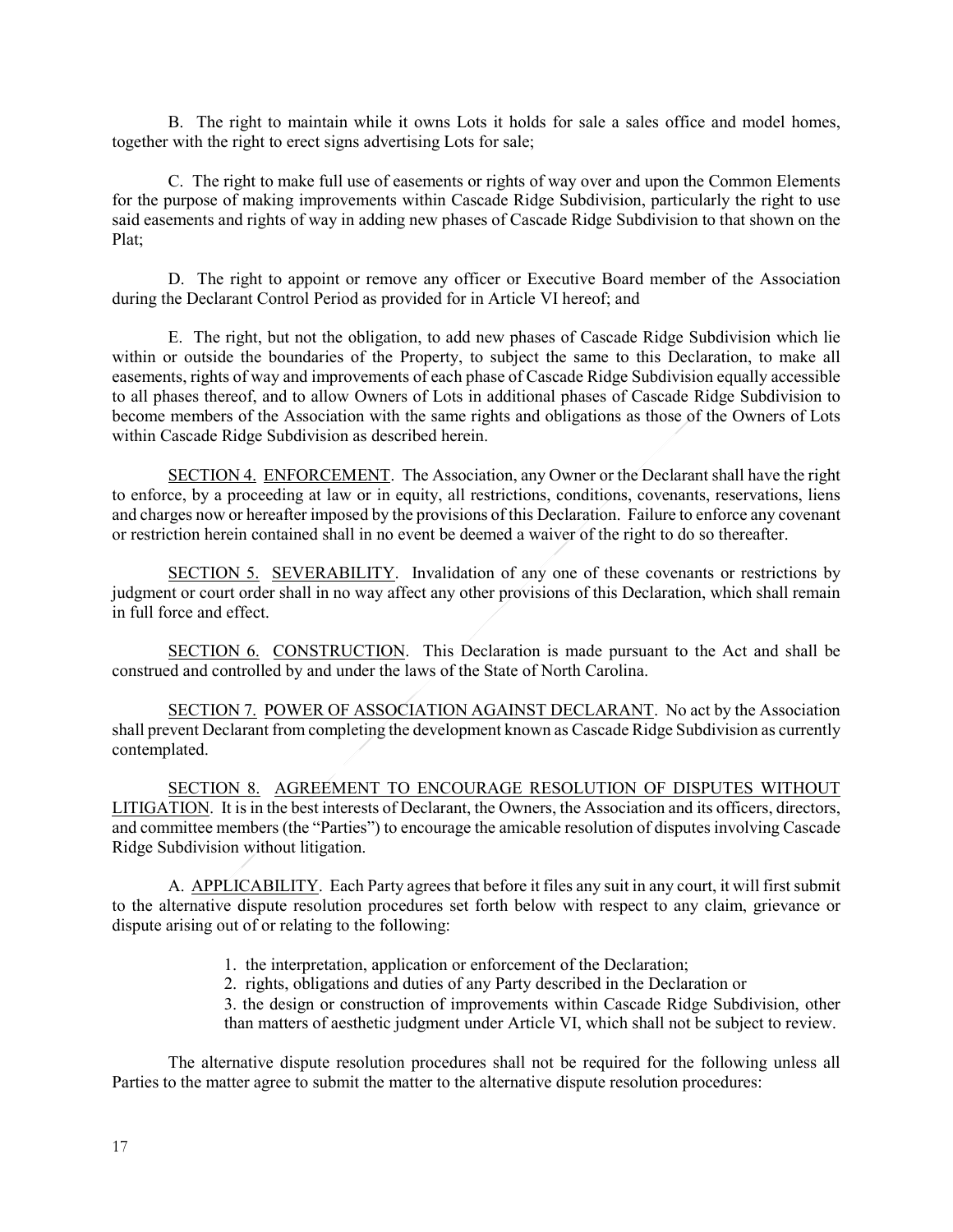1. any suit by the Association to collect assessments or other amounts due from any Owner; 2. any suit by the Association to obtain a temporary restraining order (or emergency equitable relief) and such ancillary relief as the court may deem necessary in order to maintain the status quo and preserve the Association's ability to enforce provisions of this Declaration:

3. any suit between Owners, which does not include Declarant or the Association as a party, if such suit asserts a claim which would constitute a cause of action independent of the Declaration;

4. any suit in which any indispensable party is not bound by this Section; and

5. any suit as to which any applicable statute of limitations would expire within 180 days after giving the Notice required by the alternative dispute resolution procedures, unless the party or parties against whom the claim is made agree to toll the statute of limitations as to such claim for such period as may reasonably necessary to comply with this Section.

## B. DISPUTE RESOLUTION PROCEDURES.

1. **Notice.** The Party asserting a claim (the "Claimant") against another Party (the "Respondent") shall give written notice to each Respondent and to the Board stating (i) the nature of the claim, including the parties involved and the Respondent's role in the claim; (ii) the legal basis of the claim; (iii) the Claimant's proposed resolution or remedy; and (iv) the Claimant's desire to meet with the Respondent to discuss in good faith ways to resolve the claim.

2. **Negotiation.** The Claimant and Respondent shall make every reasonable effort to meet in person and confer for the purpose of resolving the claim by good faith negotiation.

3. **Mediation.** If the parties have not resolved the claim through negotiation within thirty (30) days after the date of the notice described in subsection (1) of this Section (or within such period as the Parties may agree), the Claimant shall have thirty (30) additional days to submit the claim to mediation with an independent agency providing dispute resolution services in Buncombe County, North Carolina. If the Claimant does not submit the claim to mediation within such time, or does not appear for the mediation when scheduled, the Claimant shall be deemed to have waived the claim, and the Respondent shall be relieved of any and all liability to Claimant on account of such claim. Each Party shall bear its own costs of the mediation, including attorneys' fees, and each Party shall share equally any fees charged by the mediator.

4. **Arbitration.** If the Parties do not settle the claim within thirty (30) days after submission of the matter to mediation, or within such time as determined reasonable by the mediator, the mediator shall issue a notice of termination of the mediation proceedings indicating that the parties are at an impasse and the date that mediation was terminated. The Claimant shall thereafter have thirty (30) additional days to submit the claim to arbitration with an independent agency providing dispute resolution services in Buncombe County, North Carolina. The Claimant shall not be entitled to file suit in the event of a failure to settle through mediation or arbitration. The final decision of the arbitrator shall be adhered to by all parties involved in the action. Each Party shall bear its own costs of the arbitration, including attorneys' fees, and each Party shall share equally any fees charged by the arbitrator.

5. **Settlement.** Any settlement of the claim through negotiation or mediation or arbitration shall be documented in writing and signed by the parties. If any party thereafter fails to abide by the terms of such agreement, then any other party may file suit or initiate administrative proceedings to enforce such agreement without the need to again comply with the procedures set forth in this Section. In such event, the party taking action to enforce the agreement or award shall, upon prevailing, be entitled to recover from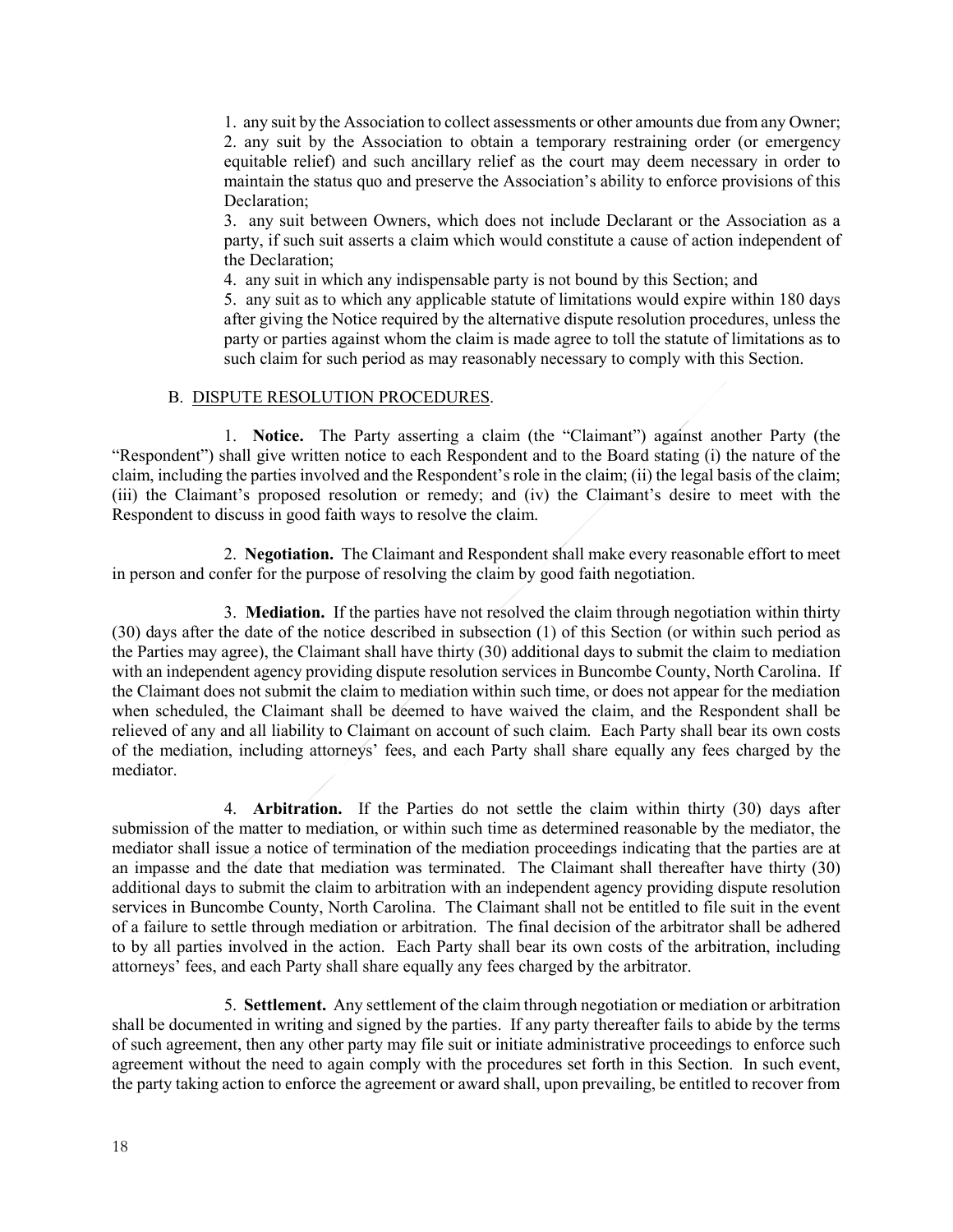the non-complying party all costs incurred in enforcing such agreement or award, including all attorneys' fees.

SECTION 9. NOTICE. Except as otherwise set forth herein, whenever written notice to an Owner or Member (including Declarant) is required hereunder, such notice shall be given via first-class mail, postage paid, to the address of such Owner or Member appearing on the records of Declarant or Association. Declarant's address as of the date of the recording of this Declaration is 430 Lexington Street, 2nd Floor, Newton, MA 02466.

SECTION 10. TITLES. The titles, headings and captions which have been used throughout this Declaration are for convenience only and are not to be used in construing this Declaration or any part thereof.

SECTION 11. NO EXEMPTION. No Owner or other party may exempt himself or herself from the coverage hereof or obligations imposed hereby by non-use of such Owner's Lot or Lots or the Common Elements.

SECTION 12. CHANGES TO THE PLANS FOR CASCADE RIDGE SUBDIVISION. Nothing contained herein shall be deemed to incorporate, by reference or otherwise, any unrecorded plans or proposals promulgated by Declarant with respect to the development of Cascade Ridge Subdivision. Declarant reserves the right to change any plans for Cascade Ridge Subdivision at any time and from time to time as Declarant may determine necessary or desirable. Any unrecorded plat or plans of Cascade Ridge Subdivision shall not bind Declarant or its successors and assigns to adhere to such plans in the development of the Property or any portion thereof. Declarant reserves the right to change, from time to time, the uses and densities that exist on any portion or portions of the Property owned by Declarant, subject to this Declaration.

SECTION 13. WAIVER. Declarant has the right to waive any unintentional violation of this Declaration by an appropriate instrument in writing.

SECTION 14. CONFLICTS BETWEEN DOCUMENTS. If any amendment to Declaration which shall be recorded in the Office of the Register of Deeds for Buncombe County contain provisions which are in conflict with any provisions of this Declaration, then the provisions of the amendment shall control and be binding on those Owners of Lots who take title to a Lot within that portion of Cascade Ridge Subdivision described in the amendment. The Association provided for herein shall have the standing and authority, but not the obligation, to enforce the provisions which are in conflict with this Declaration.

IN WITNESS WHEREOF, Declarant has caused this instrument to be executed by its duly authorized officer, who has signed and sealed this instrument, this the day of 2022.

## SIGNATURE APPEARS ON FOLLOWING PAGE

#### REMAINDER OF PAGE INTENTIONALLY LEFT BLANK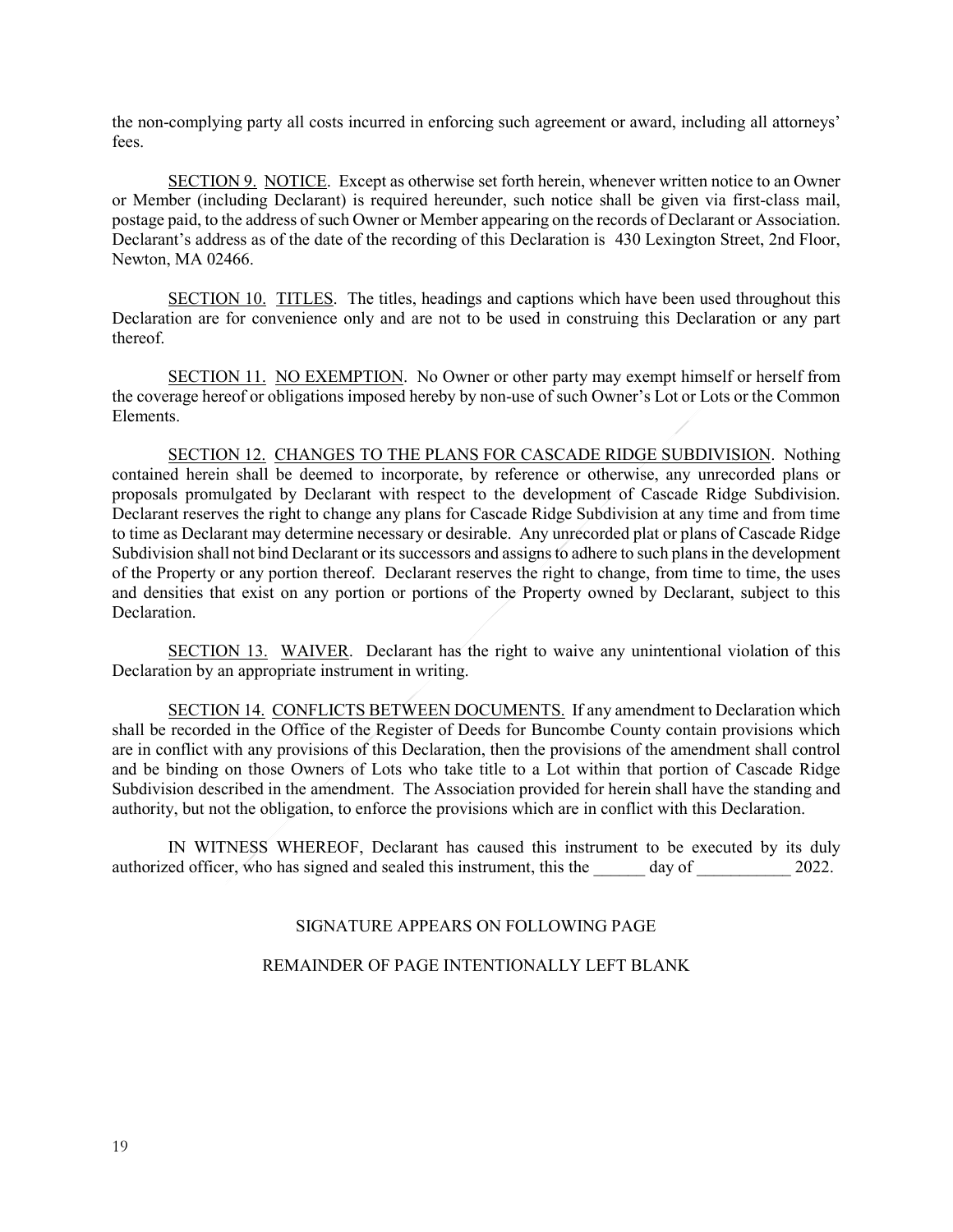#### **DECLARANT:**

BP Fairview, LLC, a North Carolina limited liability company By: Quartz Properties Management, LLC, a Florida limited liability company, Manager of BP Fairview, LLC

By: \_\_\_\_\_\_\_\_\_\_\_\_\_\_\_\_\_\_\_\_\_\_\_\_\_\_\_\_\_\_\_\_\_\_\_\_\_\_

Name:

Title: \_\_\_\_\_\_\_\_\_\_\_\_\_\_\_\_\_\_\_\_\_\_\_\_\_\_\_\_\_\_\_\_\_\_\_\_

 $\begin{array}{|c|c|c|}\hline \text{STATE OF} & \text{\color{red}m} \end{array}$ COUNTY OF \_\_\_\_\_\_\_\_\_\_\_\_\_\_\_\_\_\_\_\_\_

I, \_\_\_\_\_\_\_\_\_\_\_\_\_\_\_\_\_\_\_\_\_, a Notary Public of the County and State aforesaid, certify that http://www.flood.com/community/community/community/community/community/community/community/community/community/community/community/community/community/community/community/community/community/community/community/commun Florida limited liability company, Manager of BP Fairview, LLC, a North Carolina limited liability company, personally appeared before me this day and (I have personal knowledge of their identity) (I have seen satisfactory evidence of their identity by a current state identification with their photograph in the form of a cknowledged their voluntary execution of the foregoing instrument as Member/Manager on behalf of and as the act of said limited liability company.

Witness my hand and official stamp or seal, this the day of  $\qquad \qquad$ , 2022.

 $\overline{\phantom{a}}$  , and the contract of the contract of the contract of the contract of the contract of the contract of the contract of the contract of the contract of the contract of the contract of the contract of the contrac Notary Public Printed name:

My Commission Expires: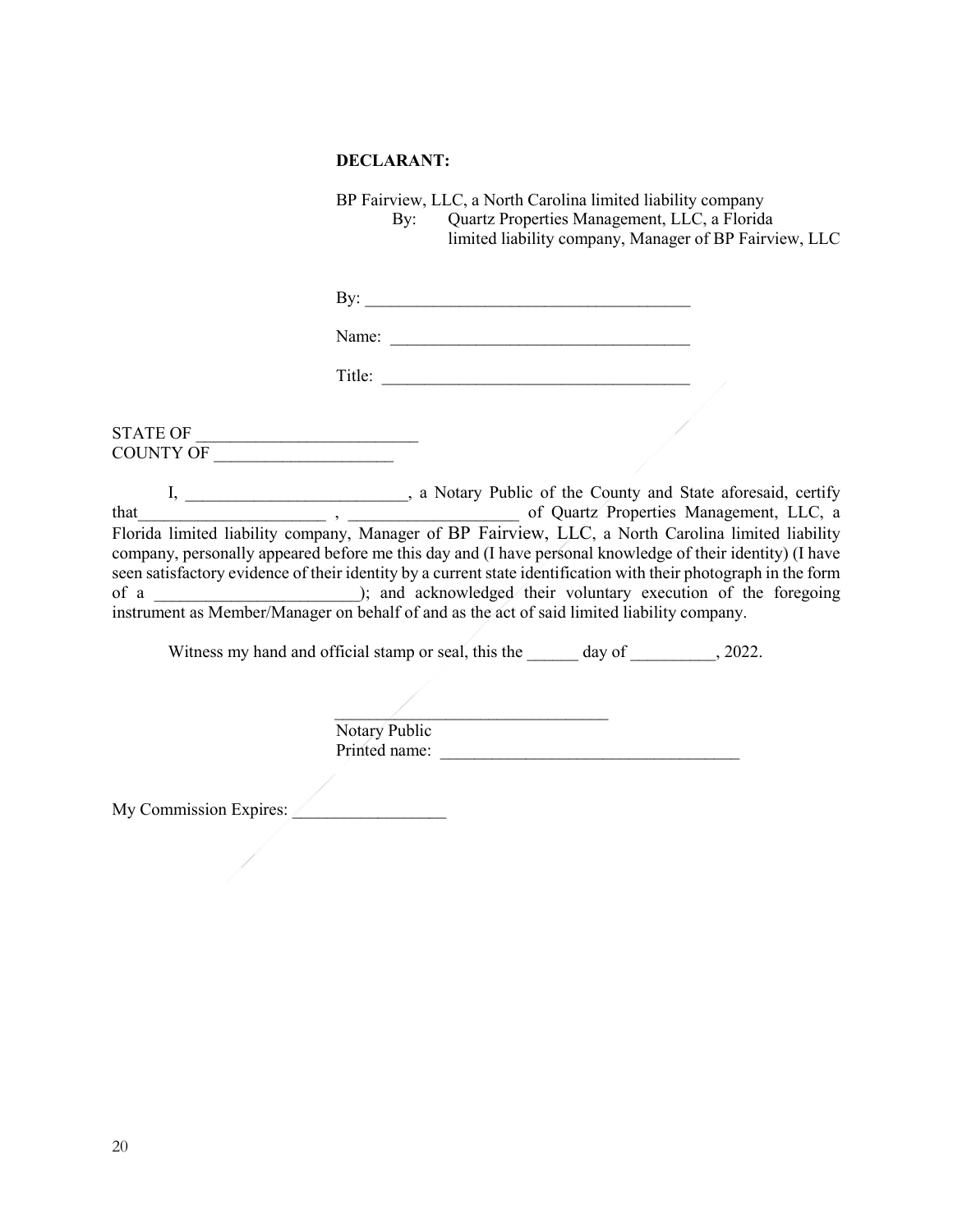# **EXHIBIT "A"**

BEING ALL of that property shown on that plat recorded in Plat Book 217, at Page 148 in the Buncombe County Register of Deeds, reference to which is hereby made for a more particular description thereof.

LESS AND EXCEPTING THEREFROM, those tracts shown as Lot 1, Tract #1, and Lot 33 on the aforementioned plat.